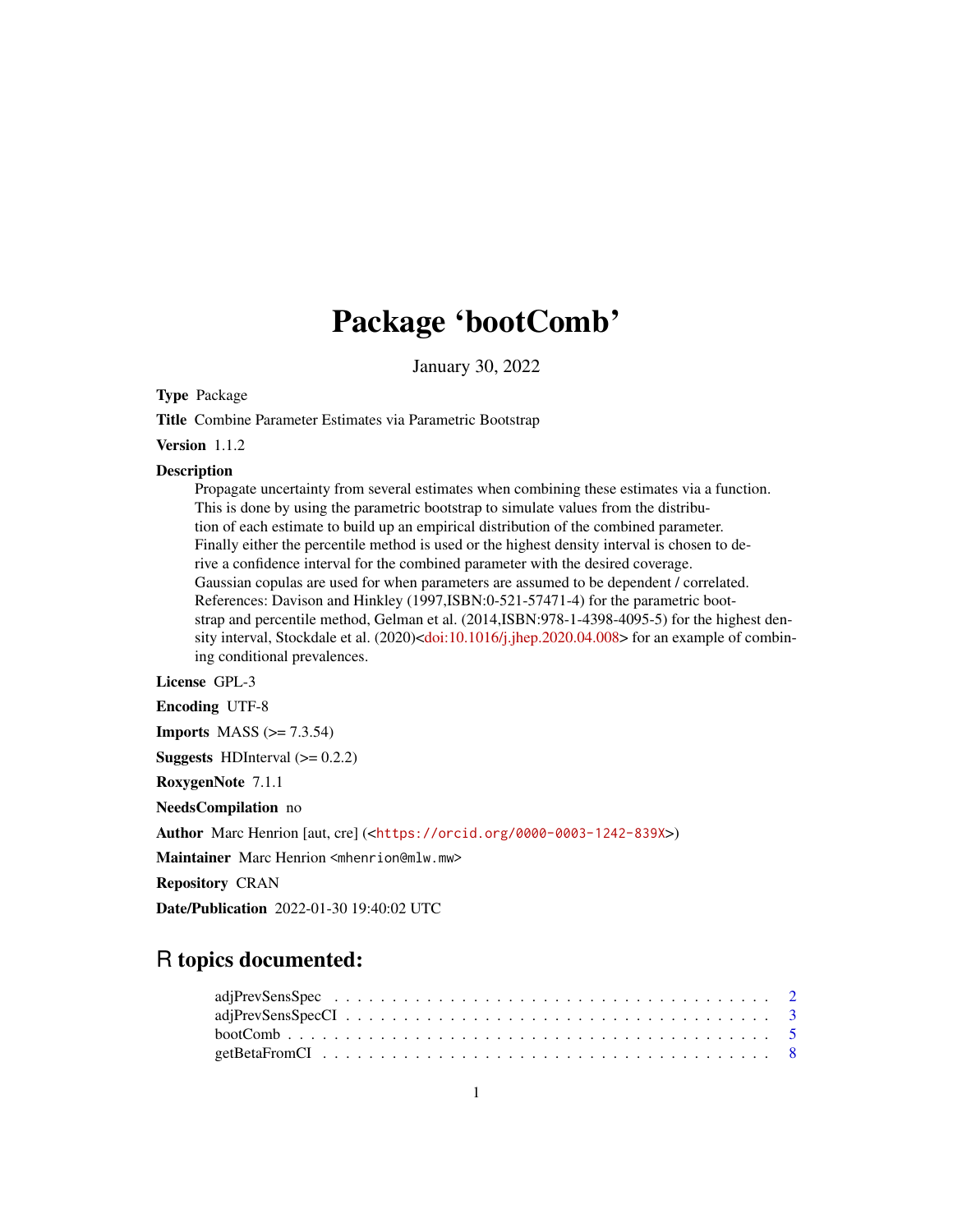# <span id="page-1-0"></span>2 adjPrevSensSpec

|       | $ssGamma = 24$ |    |
|-------|----------------|----|
|       |                |    |
|       |                |    |
|       |                |    |
| Index |                | 27 |
|       |                |    |

<span id="page-1-1"></span>

| adjPrevSensSpec | Adjust a prevalence point estimate for a given assay sensitivity and |
|-----------------|----------------------------------------------------------------------|
|                 | <i>specificity.</i>                                                  |

# Description

Given a reported prevalence estimate from an imperfect assay with known sensitivity and specificity, this function will adjust the prevalence point estimate for the assay sensitivity and specificity.

# Usage

```
adjPrevSensSpec(prevEst, sens, spec, replaceImpossibleValues = FALSE)
```
### Arguments

| prevEst                 | The reported prevalence point estimate.                                                                     |
|-------------------------|-------------------------------------------------------------------------------------------------------------|
| sens                    | The known assay sensitivity.                                                                                |
| spec                    | The known assay specificity.                                                                                |
| replaceImpossibleValues |                                                                                                             |
|                         | Logical; not all combinations of prevalence, sensitivity and specificity are pos-                           |
|                         | sible and it can be that the adjusted prevalence is $\langle 0 \text{ or } \rangle$ to if this parameter is |
|                         | set to TRUE, values below 0 are set to 0, values above 1 to 1. Default to FALSE.                            |

#### Value

A vector of the same length as prevEst, returning the adjusted prevalence estimates.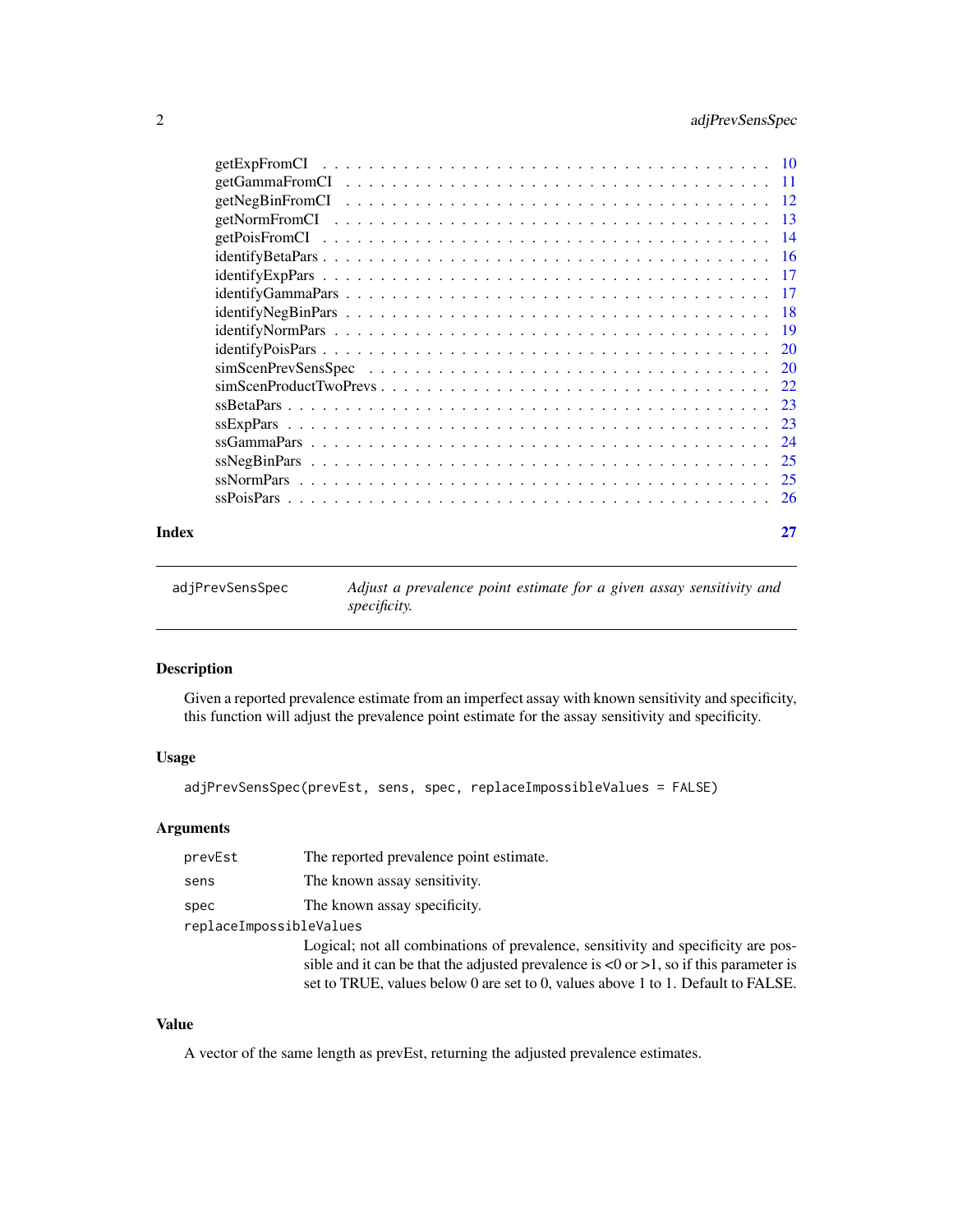#### <span id="page-2-0"></span>adjPrevSensSpecCI 3

#### See Also

[adjPrevSensSpecCI](#page-2-1), [ssBetaPars](#page-22-1), [optim](#page-0-0), [dbeta](#page-0-0)

#### Examples

adjPrevSensSpec(prevEst=0.16,sens=0.90,spec=0.95)

<span id="page-2-1"></span>adjPrevSensSpecCI *Adjust a prevalence point estimate and confidence interval for a given assay sensitivity and specificity (also known only imprecisely).*

#### Description

This function takes as input a prevalence confidence interval, a sensitivity confidence interval and a specificity confidence interval and returns a confidence interval with the desired coverage of the adjusted prevalence. Optionally the point estimates of prevalence, sensitivity and specificity can also be specified and, if so, these will be returned together with the confidence interval. This function will automatically replace impossible point estimate values with 0 (if estimate  $\langle 0 \rangle$ ) or 1 (if estimate >1) and also update the lower, repsectively upper confidence interval limit in this case.

#### Usage

```
adjPrevSensSpecCI(
 prevCI,
  sensCI,
  specCI,
 N = 1e+06,
 method = "hdi",alpha = 0.05,
  Sigma = NULL,
  doPlot = FALSE,
  prev = NULL,
  sens = NULL,
  spec = NULL,ylim = NULL,
  returnBootVals = FALSE,
  seed = NULL
)
```
#### Arguments

| prevCI | A vector of length 2 giving the lower and upper bounds of the confidence interval<br>for the prevalence estimate.        |
|--------|--------------------------------------------------------------------------------------------------------------------------|
| sensCI | A vector of length 2 giving the lower and upper bounds of the confidence interval<br>for the assay sensitivity estimate. |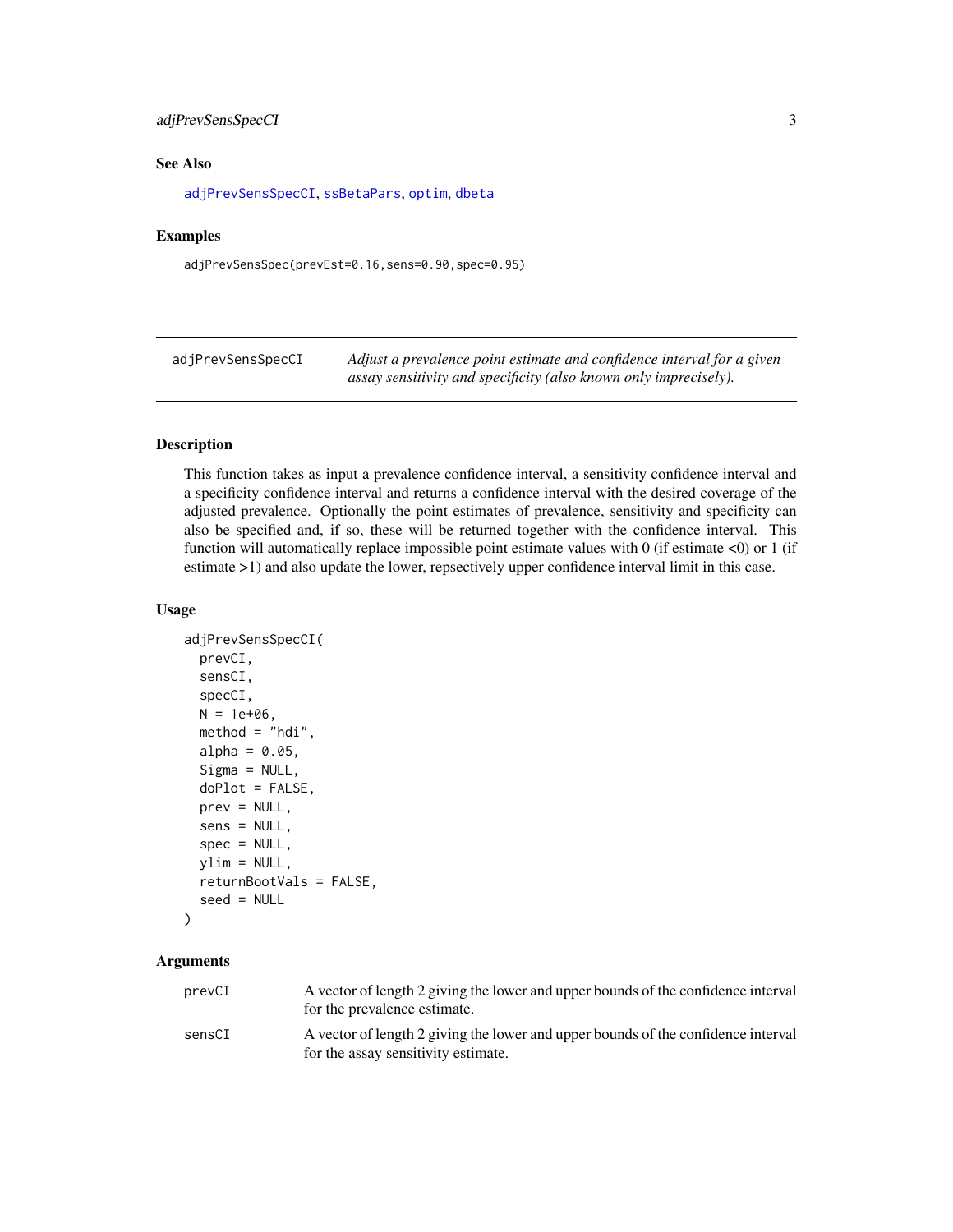| specCI | A vector of length 2 giving the lower and upper bounds of the confidence interval<br>for the assay specificity estimate.                                                                                                                                                                                    |
|--------|-------------------------------------------------------------------------------------------------------------------------------------------------------------------------------------------------------------------------------------------------------------------------------------------------------------|
| N      | A (large) integer giving the number of parametric bootstrap samples to take.<br>Defaults to 1e6.                                                                                                                                                                                                            |
| method | The method uses to derive a confidence interval from the empirical distribution<br>of the combined parameter. Needs to be one of 'hdi' (default; computes the<br>highest density interval) or 'quantile (uses quantiles to derive the confidence<br>interval).                                              |
| alpha  | The desired confidence level; i.e. the returned confidence interval will have<br>coverage 1-alpha.                                                                                                                                                                                                          |
| Sigma  | Set to NULL if parameters are assumed to be independent (the default). If spec-<br>ified, this needs to be a valid 3x3 covariance matrix for a multivariate normal<br>distribution with variances equal to 1 for all variables (in other words, this really<br>is a correlation matrix).                    |
| doPlot | Logical; indicates whether a graph should be produced showing the input esti-<br>mated distributions for the prevalence, sensitivity and specificity estimates and<br>the resulting empirical distribution of the adjusted prevalence together with the<br>reported confidence interval. Defaults to FALSE. |
| prev   | Optional; if not NULL, and parameters sens and spec are also not NULL, then<br>an adjusted point estimate will also be calculated.                                                                                                                                                                          |
| sens   | Optional; if not NULL, and parameters prev and spec are also not NULL, then<br>an adjusted point estimate will also be calculated.                                                                                                                                                                          |
| spec   | Optional; if not NULL, and parameters prev and sens are also not NULL, then<br>an adjusted point estimate will also be calculated.                                                                                                                                                                          |
| ylim   | Optional; a vector of length 2, giving the vertical limits for the top panel of the<br>produced plot. Only used if doPlot is set to TRUE.                                                                                                                                                                   |
|        | returnBootVals Logical; if TRUE then the parameter values computed from the bootstrapped<br>input parameter values will be returned; values for the individual parameters<br>will be reported as a second list element; defaults to FALSE.                                                                  |
| seed   | If desired a random seed can be specified so that the same results can be repro-<br>duced (this gets passed to function bootComb).                                                                                                                                                                          |

# Value

A list object with 4 elements:

| estimate        | The adjusted prevalence point estimate (only non-NULL if prev, sens and spec<br>are specified).                                                                               |
|-----------------|-------------------------------------------------------------------------------------------------------------------------------------------------------------------------------|
| conf.int        | The confidence interval for the adjusted prevalence.                                                                                                                          |
| bootstrapValues |                                                                                                                                                                               |
|                 | A vector containing the bootstrapped adjusted prevalence values from the boot-<br>strap samples of the input parameters. (Only non-NULL if returnBootVals is<br>set to TRUE.) |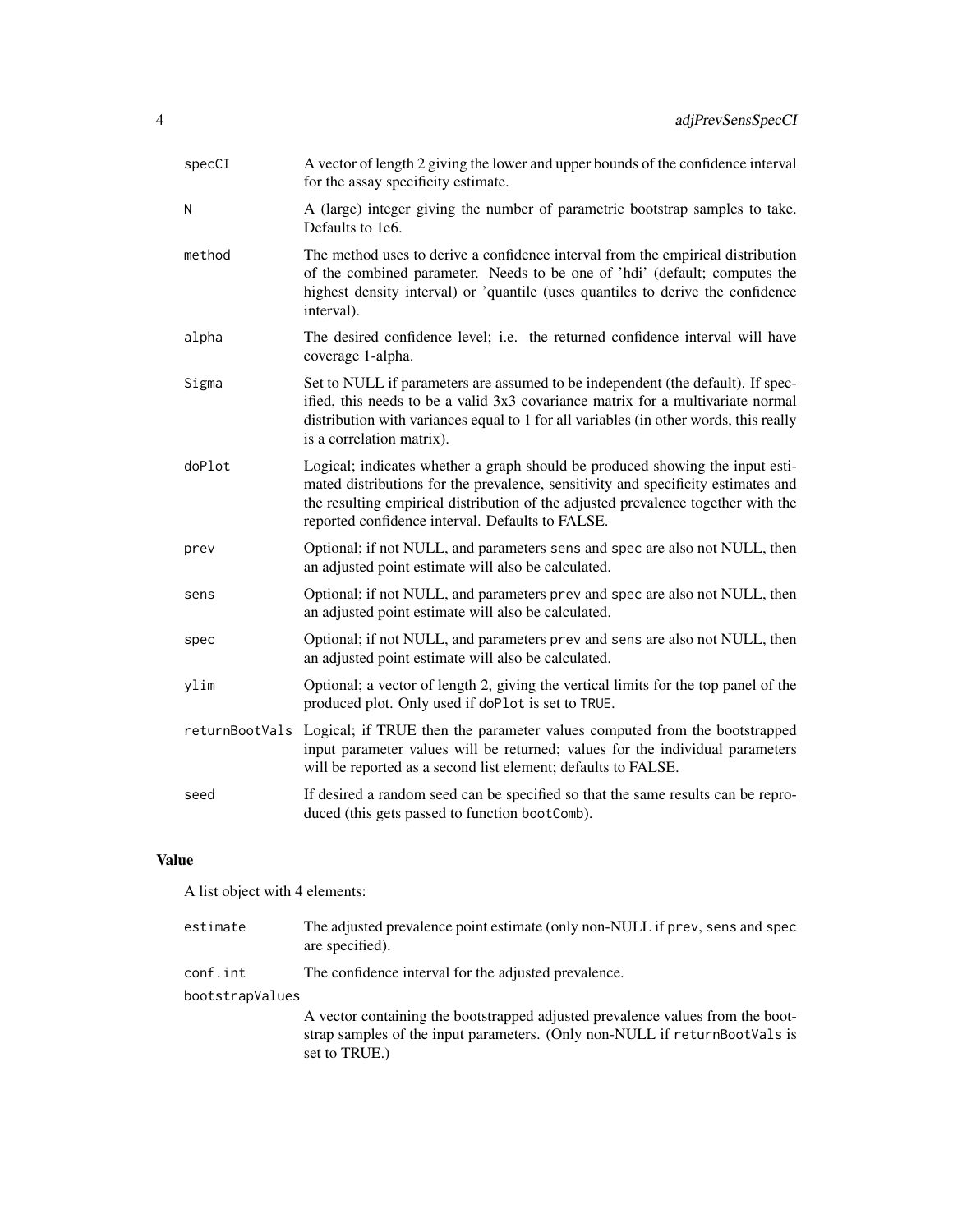#### <span id="page-4-0"></span>bootComb 5

#### bootstrapValuesInput

A list where each element is the vector of the bootstrapped values for the corresponding input parameters (prevalence, sensitivity, specificity). This can be useful to check the dependence structure that was specified. (Only non-NULL if returnBootVals is set to TRUE.)

#### See Also

[bootComb](#page-4-1), [adjPrevSensSpec](#page-1-1), [identifyBetaPars](#page-15-1), [dbeta](#page-0-0), [hdi](#page-0-0)

#### Examples

```
adjPrevSensSpecCI(
 prevCI=binom.test(x=84,n=500)$conf.int,
 sensCI=binom.test(x=238,n=270)$conf.int,
 specCI=binom.test(x=82,n=88)$conf.int,
 doPlot=TRUE,
 prev=84/500,
 sens=238/270,
 spec=82/88)
```
<span id="page-4-1"></span>bootComb *Combine parameter estimates via bootstrap*

#### Description

This package propagates uncertainty from several estimates when combining these estimates via a function. It does this by using the parametric bootstrap to simulate values from the distribution of each estimate to build up an empirical distribution of the combined parameter. Finally either the percentile method is used or the highest density interval is chosen to derive a confidence interval for the combined parameter with the desired coverage.

#### Usage

```
bootComb(
  distList,
  combFun,
  N = 1e+06,
  distributions = NULL,
  qLowVect = NULL,
  qUppVect = NULL,alphaVect = 0.05,
  Sigma = NULL,method = "quantile",
  coverage = 0.95,
  doPlot = FALSE,
  legPos = "topright",
```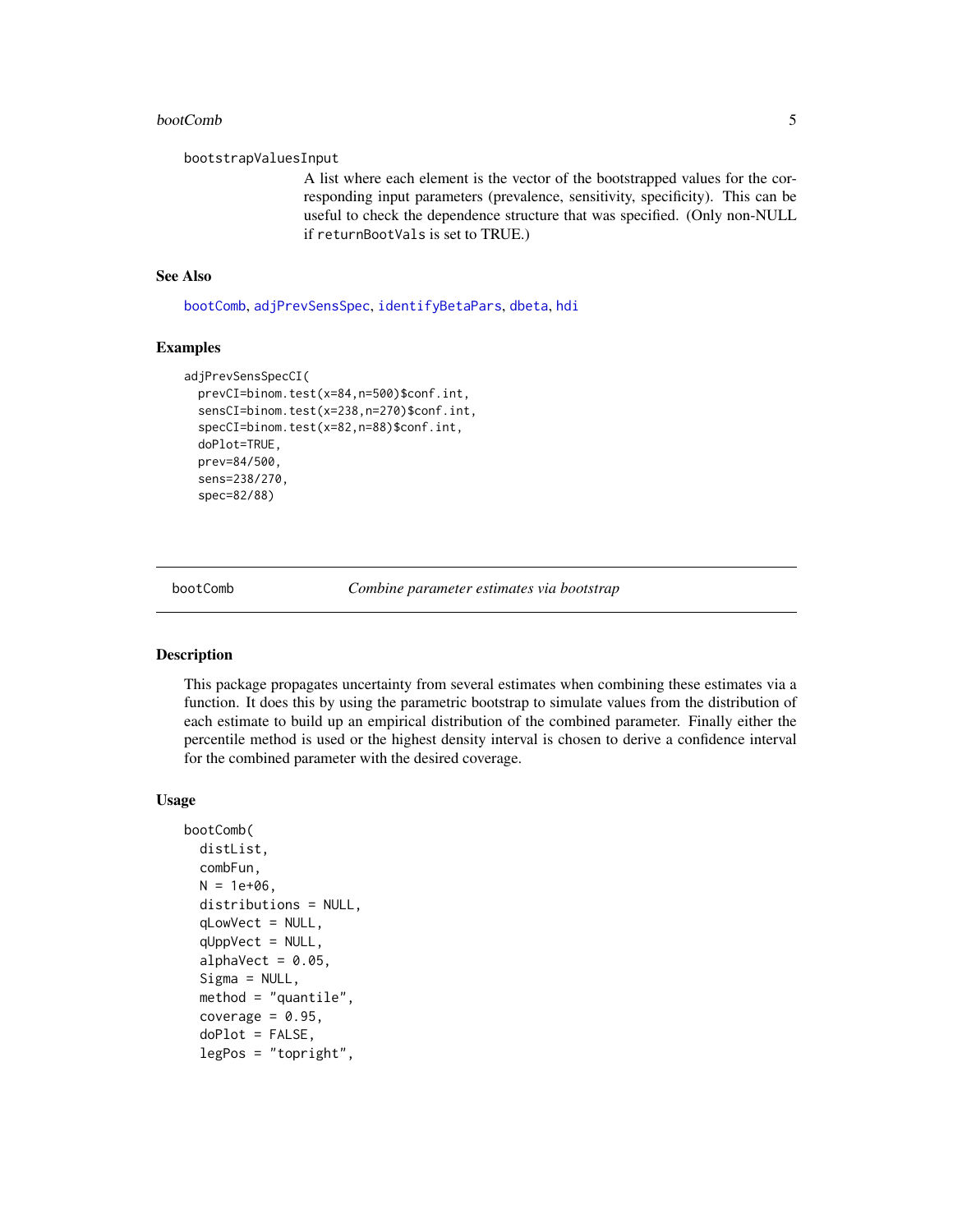```
returnBootVals = FALSE,
  validRange = NULL,
  seed = NULL)
```
# Arguments

| distList      | If Sigma is set to NULL, this is a list object where each element of the list is a<br>sampling function for a probability distribution function (i.e. like rnorm, rbeta,<br>). If Sigma is specified, then this needs to be a list of quantile functions for the<br>distributions for each parameter.                                                                                                                                                                               |
|---------------|-------------------------------------------------------------------------------------------------------------------------------------------------------------------------------------------------------------------------------------------------------------------------------------------------------------------------------------------------------------------------------------------------------------------------------------------------------------------------------------|
| combFun       | The function to combine the different estimates to a new parameter. Needs to<br>take a single list as input argument, one element of the list for each estimate.<br>This list input argument needs to be a list of same length as distList.                                                                                                                                                                                                                                         |
| N             | The number of bootstrap samples to take. Defaults to 1e6.                                                                                                                                                                                                                                                                                                                                                                                                                           |
| distributions | Alternatively to specifying distlist, the parameters distributions, qLowVect,<br>qUppVect and (optionally) alphaVect can be specified. The first 3 of these need<br>t be either all specified and be vectors of the same length or all set to NULL. The<br>distributions parameter needs to be a vector specifying the names of the dis-<br>tributions for each parameter (one of "beta", "exponential", "gamma", "normal",<br>"Poisson" or "NegativeBinomial").                    |
| qLowVect      | Alternatively to specifying distlist, the parameters distributions, qLowVect,<br>qUppVect and (optionally) alphaVect can be specified. The first 3 of these need<br>t be either all specified and be vectors of the same length or all set to NULL. The<br>qLowVect parameter needs to be a vector specifying the lower confidence inter-<br>val limits for each parameter.                                                                                                         |
| qUppVect      | Alternatively to specifying distlist, the parameters distributions, qLowVect,<br>qUppVect and (optionally) alphaVect can be specified. The first 3 of these need<br>t be either all specified and be vectors of the same length or all set to NULL. The<br>qUppVect parameter needs to be a vector specifying the upper confidence inter-<br>val limits for each parameter.                                                                                                         |
| alphaVect     | Alternatively to specifying distlist, the parameters distributions, qLowVect,<br>qUppVect and (optionally) alphaVect can be specified. The first 3 of these need<br>t be either all specified and be vectors of the same length or all set to NULL.<br>The alphaVect parameter needs to be a vector specifying the alpha level (i.e.<br>1 minus the coverage) of each confidence interval. Can be specified as a single<br>number if the same for all parameters. Defaults to 0.05. |
| Sigma         | Set to NULL if parameters are assumed to be independent (the default). If spec-<br>ified, this needs to be a valid covariance matrix for a multivariate normal distri-<br>bution with variances equal to 1 for all variables (in other words, this really is a<br>correlation matrix).                                                                                                                                                                                              |
| method        | The method uses to derive a confidence interval from the empirical distribution<br>of the combined parameter. Needs to be one of 'quantile' (default; uses the per-<br>centile method to derive the confidence interval) or hdi' (computes the highest<br>density interval).                                                                                                                                                                                                        |
| coverage      | The desired coverage of the resulting confidence interval. Defaults to 0.95.                                                                                                                                                                                                                                                                                                                                                                                                        |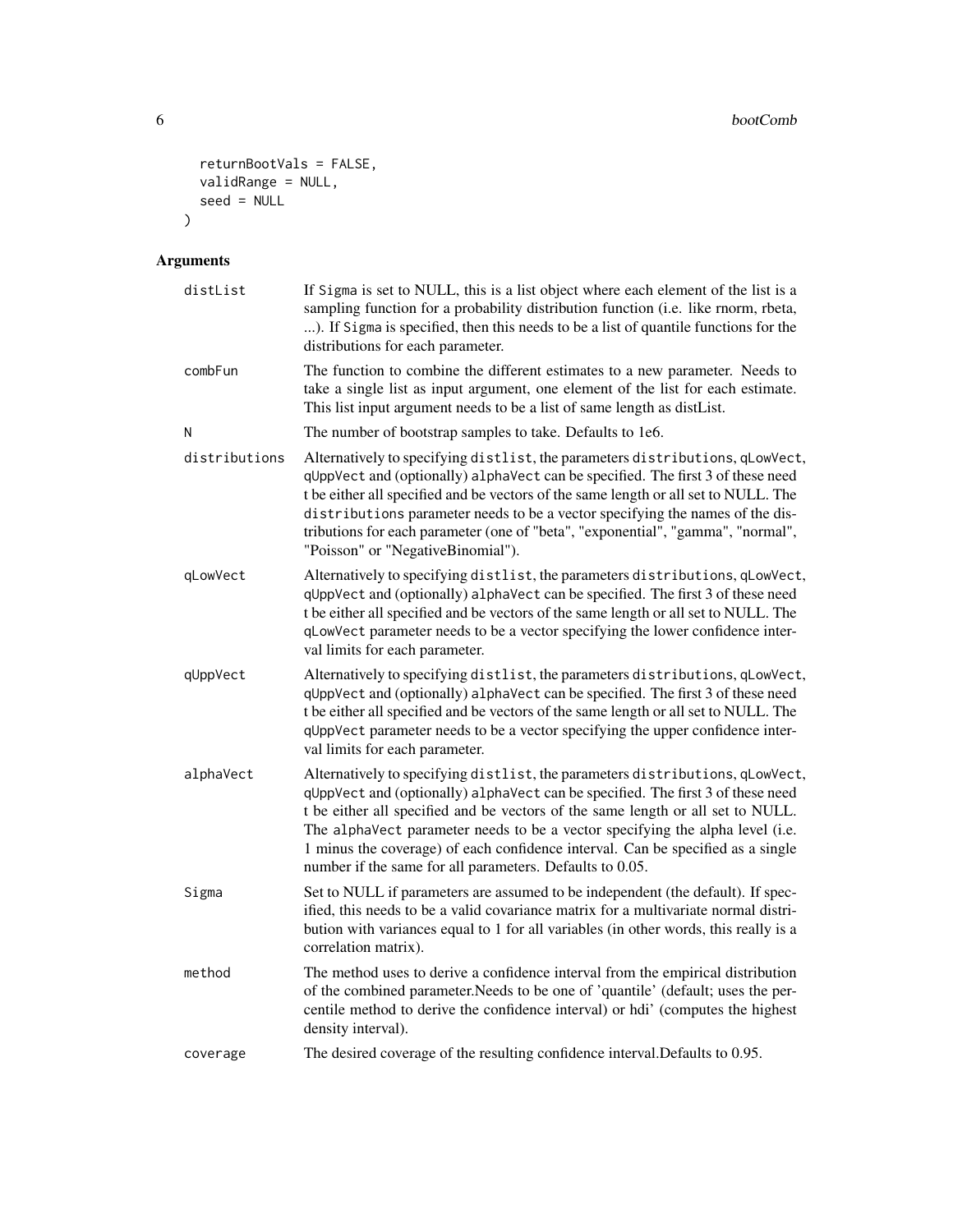#### <span id="page-6-0"></span>bootComb 7

| doPlot     | Logical; indicates whether a graph should be produced showing the input dis-<br>tributions and the resulting empirical distribution of the combined estimate to-<br>gether with the reported confidence interval. Defaults to FALSE.                                                                                  |
|------------|-----------------------------------------------------------------------------------------------------------------------------------------------------------------------------------------------------------------------------------------------------------------------------------------------------------------------|
| legPos     | Legend position (only used if doPlot==TRUE); either NULL (no legend) or<br>one of "top", "topleft", "topright", "bottom", "bottomleft", "bottomright" "left",<br>"right", "center".                                                                                                                                   |
|            | returnBootVals Logical; if TRUE then the parameter values computed from the bootstrapped<br>input parameter values will be returned; values for the individual parameters<br>will be reported as a second list element; defaults to FALSE.                                                                            |
| validRange | Optional; if not NULL, a vector of length 2 giving the range within which the<br>values obtained from the bootstrapped input parameters must lie; values outside<br>this range will be discarded. Behaviour that results in the need for this option<br>arises when parameters are not independent. Use with caution. |
| seed       | If desired a random seed can be specified so that the same results can be repro-<br>duced.                                                                                                                                                                                                                            |

#### Value

A list with 3 elements:

| conf.int        | A vector of length 2 giving the lower and upper limits of the computed confi- |
|-----------------|-------------------------------------------------------------------------------|
|                 | dence interval.                                                               |
| bootstrapValues |                                                                               |

A vector containing the computed / combined parameter values from the bootstrap samples of the input parameters. (Only non-NULL if returnBootVals is set to TRUE.)

#### bootstrapValuesInput

A list where each element is the vector of the bootstrapped values for the corresponding input parameter. This can be useful to check the dependence structure that was specified. (Only non-NULL if returnBootVals is set to TRUE.)

#### See Also

[hdi](#page-0-0)

# Examples

```
## Example 1 - product of 2 probability parameters for which only the 95% CIs are reported
dist1<-getBetaFromCI(qLow=0.4,qUpp=0.6,alpha=0.05)
dist2<-getBetaFromCI(qLow=0.7,qUpp=0.9,alpha=0.05)
distListEx<-list(dist1$r,dist2$r)
combFunEx<-function(pars){pars[[1]]*pars[[2]]}
bootComb(distList=distListEx,
        combFun=combFunEx,
        doPlot=TRUE,
        method="hdi",
       N=1e5, # reduced from N=1e6 so that it runs quicker; larger values => more accurate
        seed=352)
```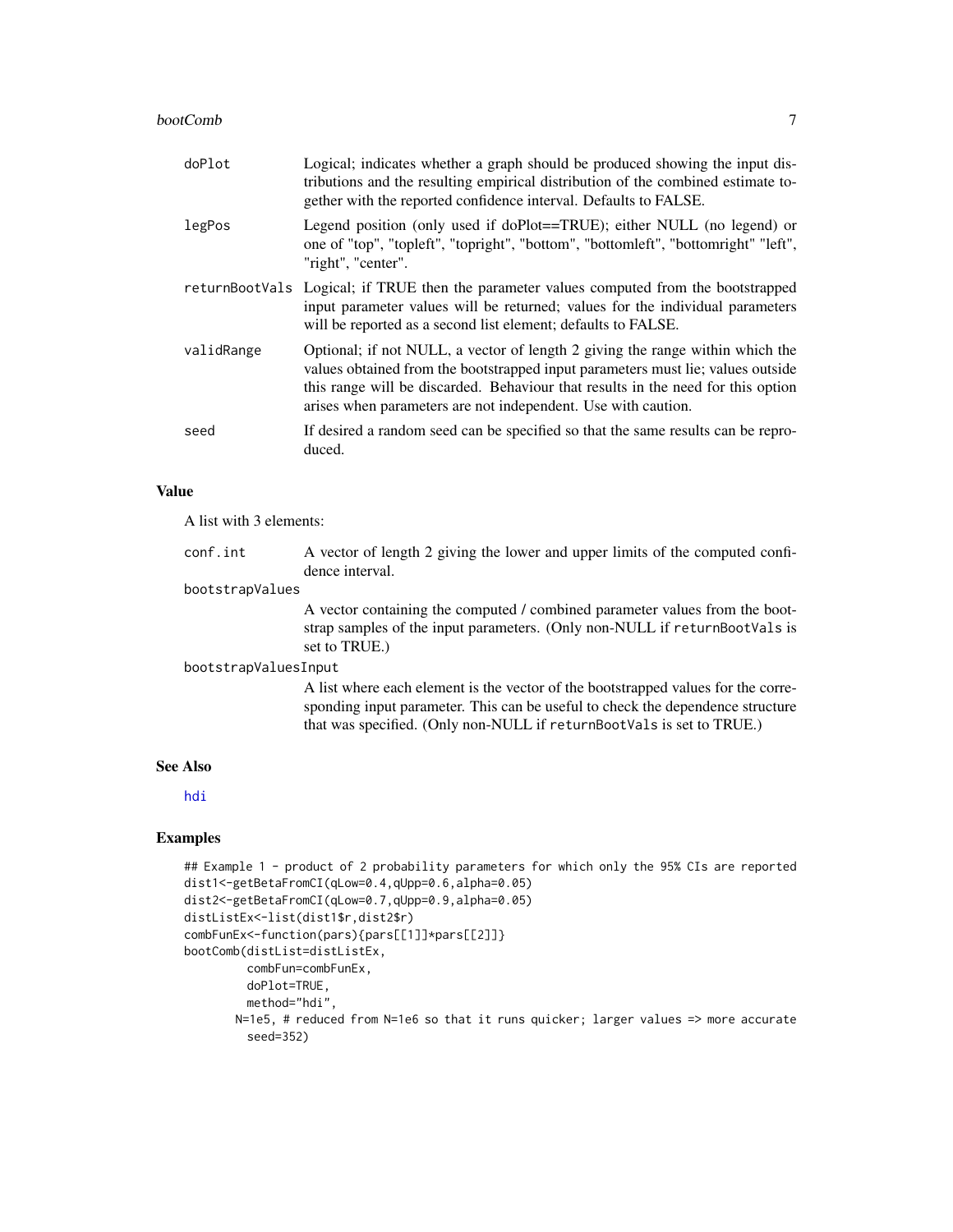```
# Alternatively, the same example can be run in just 2 lines of code:
combFunEx<-function(pars){pars[[1]]*pars[[2]]}
bootComb(distributions=c("beta","beta"),
         qLowVect=c(0.4,0.7),
         qUppVect=c(0.6,0.9),
         combFun=combFunEx,
         doPlot=TRUE,
        method="hdi",
       N=1e5, # reduced from N=1e6 so that it runs quicker; larger values => more accurate
         seed=352)
## Example 2 - sum of 3 Gaussian distributions
dist1<-function(n){rnorm(n,mean=5,sd=3)}
dist2<-function(n){rnorm(n,mean=2,sd=2)}
dist3<-function(n){rnorm(n,mean=1,sd=0.5)}
distListEx<-list(dist1,dist2,dist3)
combFunEx<-function(pars){pars[[1]]+pars[[2]]+pars[[3]]}
bootComb(distList=distListEx,combFun=combFunEx,doPlot=TRUE,method="quantile")
# Compare with theoretical result:
exactCI<-qnorm(c(0.025,0.975),mean=5+2+1,sd=sqrt(3^2+2^2+0.5^2))
print(exactCI)
x<-seq(-10,30,length=1e3)
y<-dnorm(x,mean=5+2+1,sd=sqrt(3^2+2^2+0.5^2))
lines(x,y,col="red")
abline(v=exactCI[1],col="red",lty=3)
abline(v=exactCI[2],col="red",lty=3)
## Example 3 - same as Example 1 but assuming the 2 parameters to be dependent / correlated
combFunEx<-function(pars){pars[[1]]*pars[[2]]}
bootComb(distributions=c("beta","beta"),
         qLowVect=c(0.4,0.7),
         qUppVect=c(0.6,0.9),
         Sigma=matrix(byrow=TRUE,ncol=2,c(1,0.5,0.5,1)),
         combFun=combFunEx,
         doPlot=TRUE,
         method="hdi",
       N=1e5, # reduced from N=1e6 so that it runs quicker; larger values => more accurate
         seed=352)
```
getBetaFromCI *Find the best-fit beta distribution for a given confidence interval for a probability parameter.*

#### Description

Finds the best-fit beta distribution for a given confidence interval for a probability parameter; returns the corresponding density, distribution, quantile and sampling functions.

<span id="page-7-0"></span>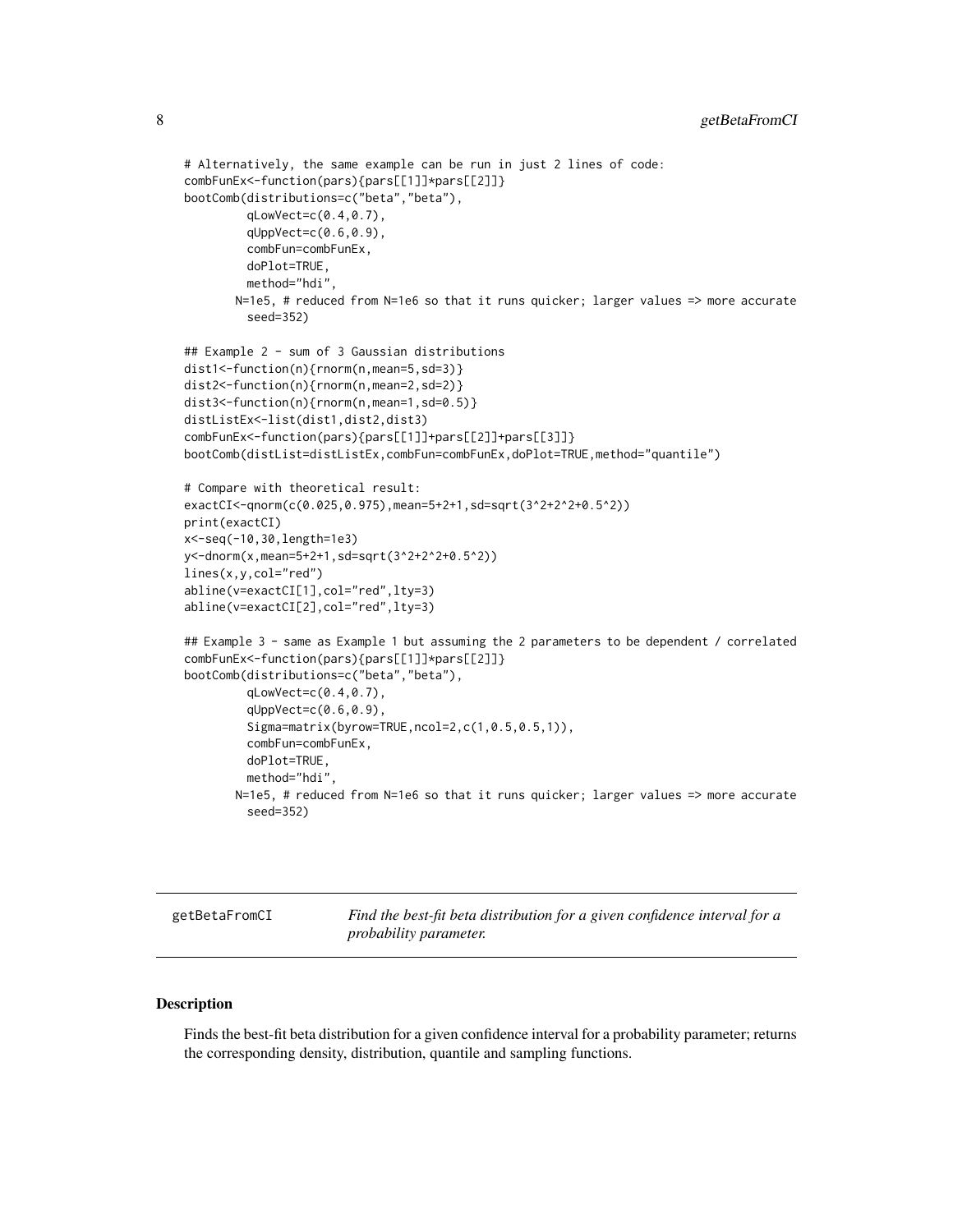#### <span id="page-8-0"></span>getBetaFromCI 9

#### Usage

getBetaFromCI(qLow, qUpp, alpha = 0.05, initPars = c(50, 50), maxiter = 1000)

# Arguments

| qLow     | The observed lower quantile.                                                                                           |
|----------|------------------------------------------------------------------------------------------------------------------------|
| qUpp     | The observed upper quantile.                                                                                           |
| alpha    | The confidence level; i.e. the desired coverage is 1-alpha. Defaults to 0.05.                                          |
| initPars | A vector of length 2 giving the initial parameter values to start the optimisation;<br>defaults to $c(50,50)$ .        |
| maxiter  | Maximum number of iterations for optim. Defaults to 1e3. Set to higher values<br>if convergence problems are reported. |

#### Value

A list with 5 elements:

|      | The sampling function.                                                                                                                             |
|------|----------------------------------------------------------------------------------------------------------------------------------------------------|
| d    | The density function.                                                                                                                              |
| р    | The distribution function.                                                                                                                         |
| a    | The quantile function.                                                                                                                             |
| pars | A vector of length 2 giving the two shape parameters for the best-fit beta distri-<br>bution (shape1 and shape2 as in rbeta, dbeta, pbeta, qbeta). |

# See Also

[identifyBetaPars](#page-15-1), [optim](#page-0-0), [dbeta](#page-0-0)

#### Examples

```
b<-getBetaFromCI(qLow=0.1167,qUpp=0.1636,initPars=c(200,800))
print(b$pars) # the fitted parameter values
b$r(10) # 10 random values from the fitted beta distribution
b$d(0.15) # the probability density at x=0.15 for the fitted beta distribution
b$p(0.15) # the cumulative density at x=0.15 for the fitted beta distribution
b$q(c(0.25,0.5,0.75)) # the 25th, 50th (median) and 75th percentiles of the fitted distribution
x<-seq(0,1,length=1e3)
y < - b$d(x)
plot(x,y,type="l",xlab="",ylab="density") # density plot for the fitted beta distribution
```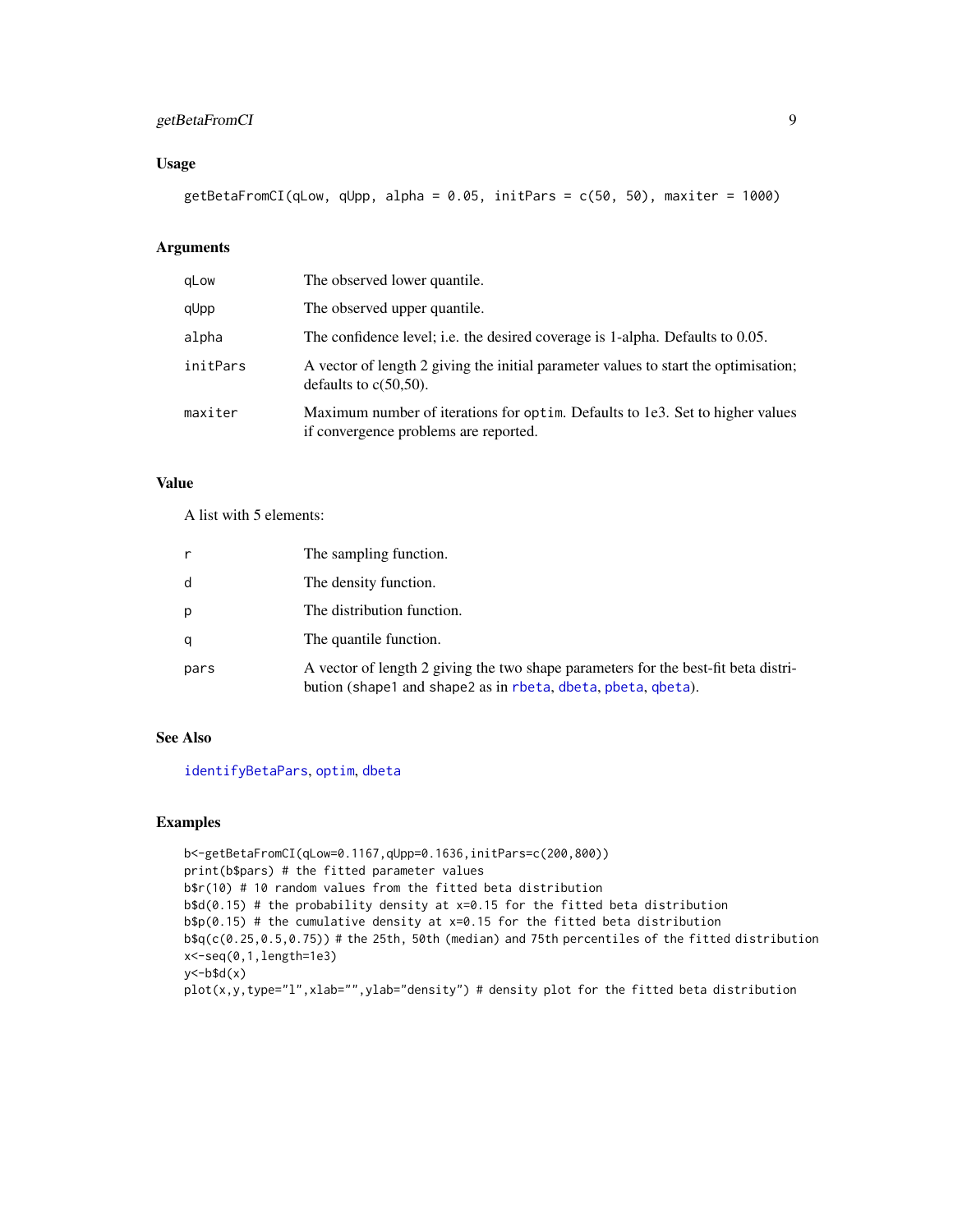<span id="page-9-0"></span>

#### Description

Finds the best-fit exponential distribution for a given confidence interval; returns the corresponding density, distribution, quantile and sampling functions.

#### Usage

```
getExpFromCI(qLow, qUpp, alpha = 0.05, initPars = 1, maxiter = 1000)
```
#### Arguments

| gLow     | The observed lower quantile.                                                                                           |
|----------|------------------------------------------------------------------------------------------------------------------------|
| qUpp     | The observed upper quantile.                                                                                           |
| alpha    | The confidence level; i.e. the desired coverage is 1-alpha. Defaults to 0.05.                                          |
| initPars | A single number giving the initial rate parameter value to start the optimisation;<br>defaults to 1.                   |
| maxiter  | Maximum number of iterations for optim. Defaults to 1e3. Set to higher values<br>if convergence problems are reported. |

# Value

A list with 5 elements:

|      | The sampling function.                                                                                                        |
|------|-------------------------------------------------------------------------------------------------------------------------------|
| d    | The density function.                                                                                                         |
| p    | The distribution function.                                                                                                    |
|      | The quantile function.                                                                                                        |
| pars | A single number giving the rate parameter for the best-fit exponential distribu-<br>tion (rate as in rexp, dexp, pexp, qexp). |

#### See Also

[identifyExpPars](#page-16-1), [optim](#page-0-0), [dexp](#page-0-0)

#### Examples

```
n<-getExpFromCI(qLow=0.01,qUpp=1.75)
print(n$pars) # the fitted rate parameter value
n$r(10) # 10 random values from the fitted exponential distribution
n$d(2) # the probability density at x=2 for the exponential distribution
n$p(1.5) # the cumulative density at x=1.5 for the fitted exponential distribution
n$q(c(0.25,0.5,0.75)) # the 25th, 50th (median) and 75th percentiles of the fitted distribution
```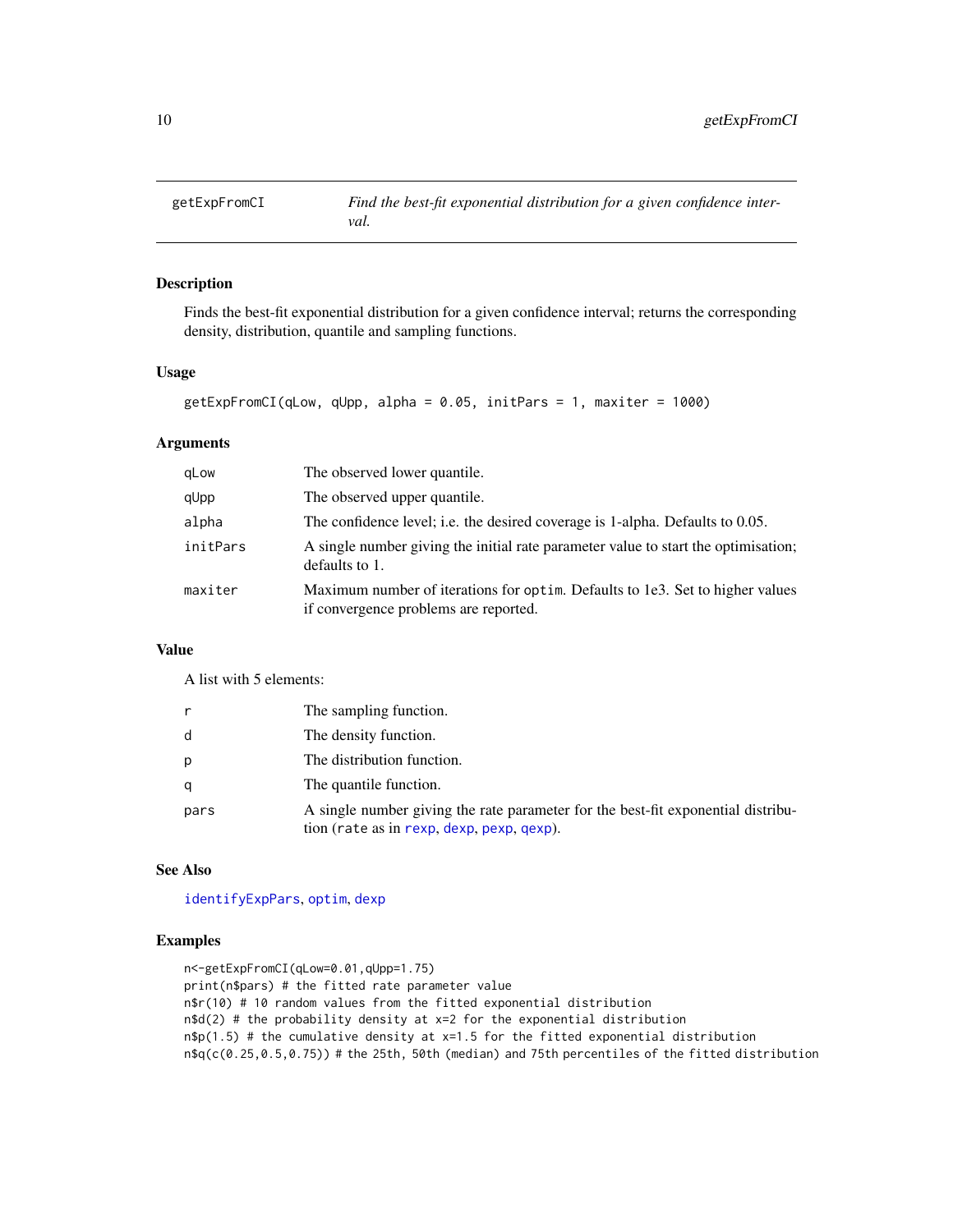```
x<-seq(0,5,length=1e3)
y <- n$d(x)plot(x,y,type="l",xlab="",ylab="density") # density plot for the fitted exponential distribution
```
getGammaFromCI *Find the best-fit gamma distribution for a given confidence interval.*

#### Description

Finds the best-fit gamma distribution for a given confidence interval; returns the corresponding density, distribution, quantile and sampling functions.

#### Usage

```
getGammaFromCI(qLow, qUpp, alpha = 0.05, initPars = c(1, 1), maxiter = 1000)
```
#### Arguments

| gLow     | The observed lower quantile.                                                                                                    |
|----------|---------------------------------------------------------------------------------------------------------------------------------|
| qUpp     | The observed upper quantile.                                                                                                    |
| alpha    | The confidence level; i.e. the desired coverage is 1-alpha. Defaults to 0.05.                                                   |
| initPars | A vector of length 2 giving the initial parameter values (shape $\&$ rate) to start<br>the optimisation; defaults to $c(1,1)$ . |
| maxiter  | Maximum number of iterations for optim. Defaults to 1e3. Set to higher values<br>if convergence problems are reported.          |

#### Value

A list with 5 elements:

| r    | The sampling function.                                                                                                                       |
|------|----------------------------------------------------------------------------------------------------------------------------------------------|
| d    | The density function.                                                                                                                        |
| p    | The distribution function.                                                                                                                   |
|      | The quantile function.                                                                                                                       |
| pars | A vector of length 2 giving the shape and rate for the best-fit gamma distribution<br>(shape and rate as in rgamma, dgamma, pgamma, qgamma). |

#### See Also

[identifyGammaPars](#page-16-2), [optim](#page-0-0), [dgamma](#page-0-0)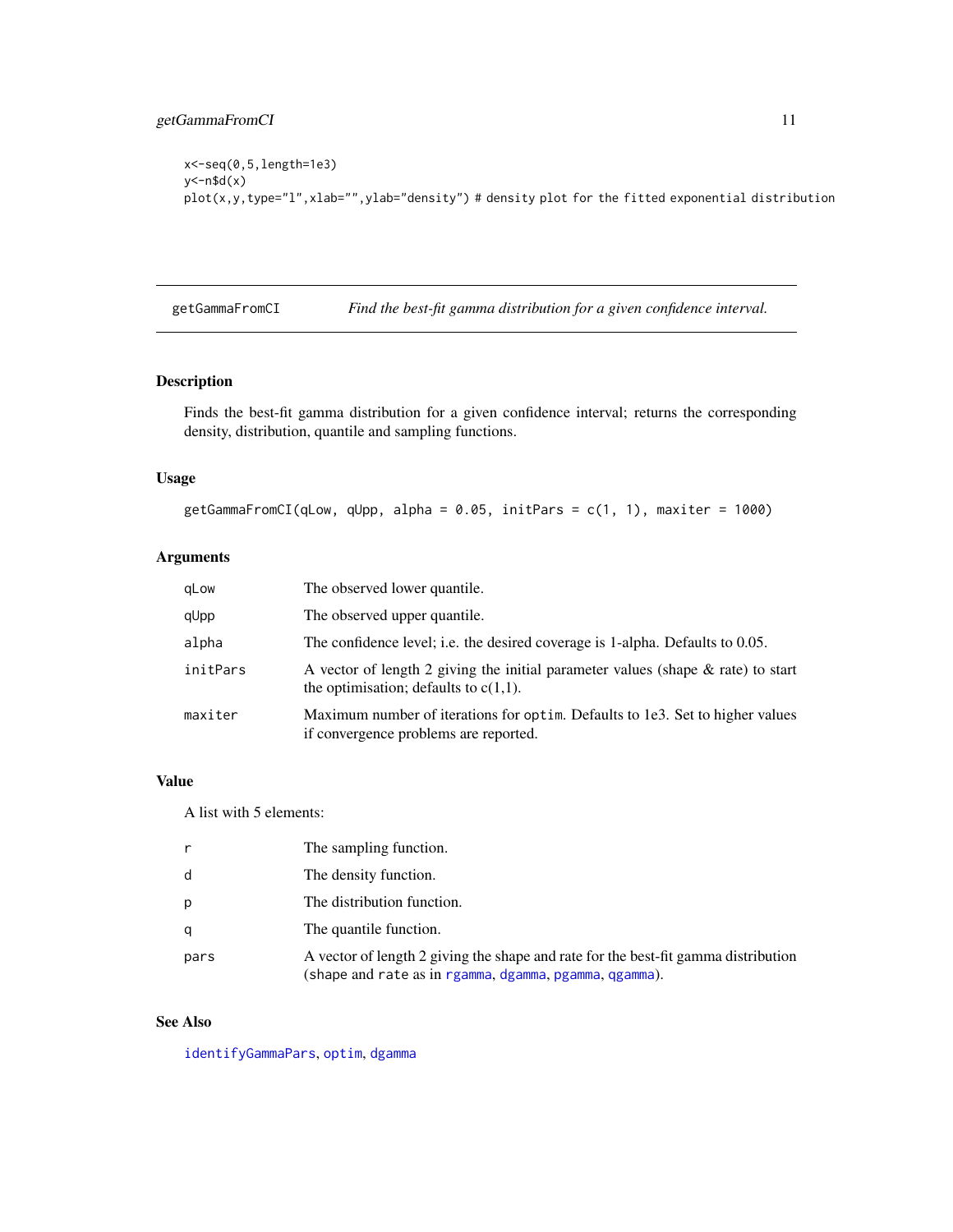#### Examples

```
n<-getGammaFromCI(qLow=0.82,qUpp=5.14)
print(n$pars) # the fitted parameter values (shape & rate)
n$r(10) # 10 random values from the fitted gamma distribution
n$d(6) # the probability density at x=6 for the gamma distribution
n$p(2) # the cumulative density at x=2 for the fitted gamma distribution
n$q(c(0.25,0.5,0.75)) # the 25th, 50th (median) and 75th percentiles of the fitted distribution
x<-seq(0,8,length=1e3)
y < -n$d(x)plot(x,y,type="1",xlabel="', ylabel="density") # density plot for the fitted gamma distribution
```

| getNegBinFromCI | Find the best-fit negative binomial distribution for a given confidence |
|-----------------|-------------------------------------------------------------------------|
|                 | <i>interval.</i>                                                        |

#### Description

Finds the best-fit negative binomial distribution for a given confidence interval; returns the corresponding probability mass, distribution, quantile and sampling functions. The use of this function within the bootComb package is limited: this is a discrete distribution but since users provide confidence intervals, the corresponding parameters will be best approximated by continuous distributions.

#### Usage

```
getNegBinFromCI(
  qLow,
  qUpp,
  alpha = 0.05,
  initParts = c(10, 0.5),
  maxiter = 1000)
```
#### Arguments

| aLow     | The observed lower quantile.                                                                                                      |
|----------|-----------------------------------------------------------------------------------------------------------------------------------|
| qUpp     | The observed upper quantile.                                                                                                      |
| alpha    | The confidence level; i.e. the desired coverage is 1-alpha. Defaults to 0.05.                                                     |
| initPars | A vector of length 2 giving the initial parameter values (size $\&$ prob) to start the<br>optimisation; defaults to $c(10,0.5)$ . |
| maxiter  | Maximum number of iterations for optim. Defaults to 1e3. Set to higher values<br>if convergence problems are reported.            |

<span id="page-11-0"></span>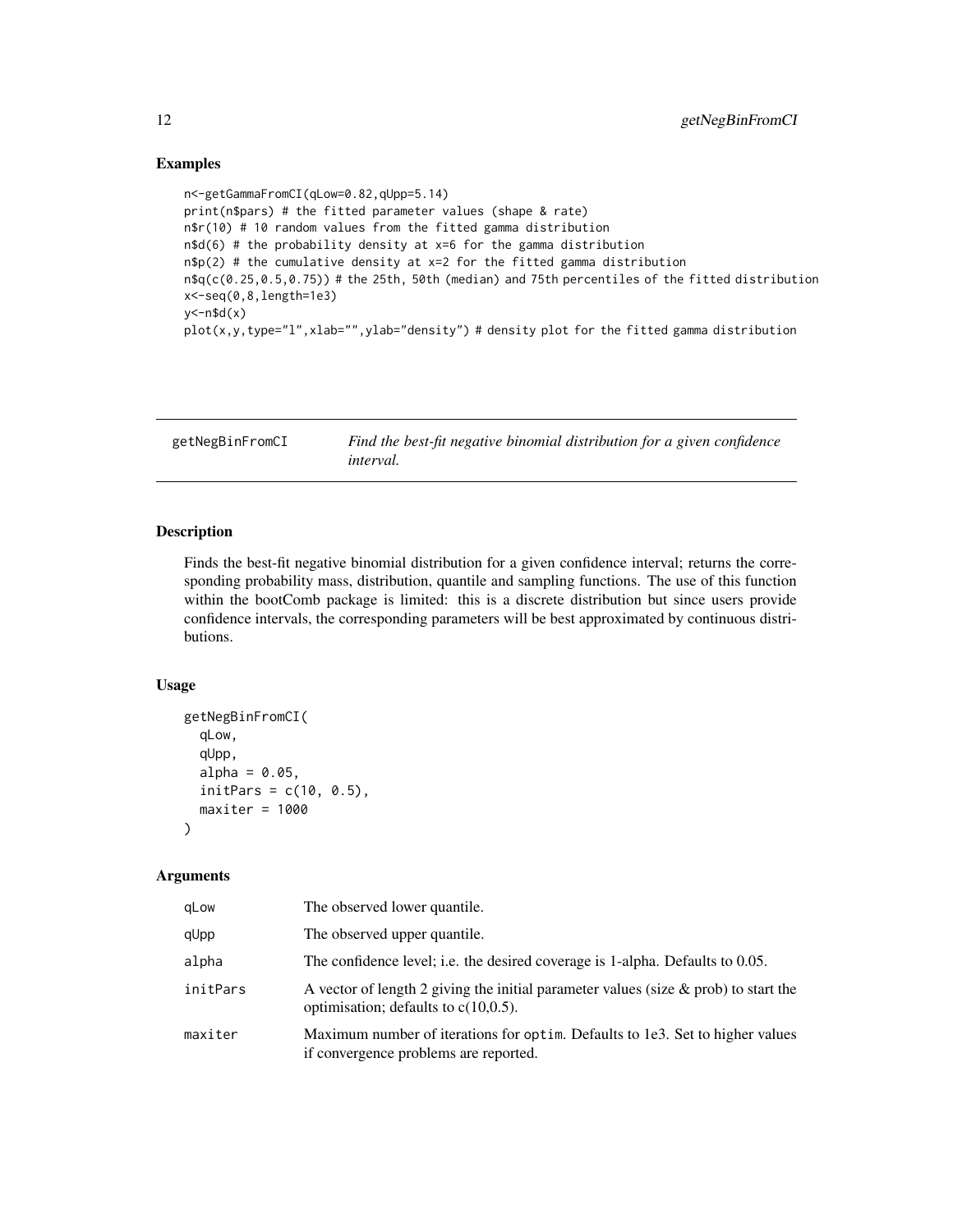#### <span id="page-12-0"></span>getNormFromCI 13

#### Value

A list with 5 elements:

| The sampling function.                                                                                                                                                        |
|-------------------------------------------------------------------------------------------------------------------------------------------------------------------------------|
| The probability mass function.                                                                                                                                                |
| The distribution function.                                                                                                                                                    |
| The quantile function.                                                                                                                                                        |
| A vector of length 2 giving the mean and standard deviation for the best-fit nega-<br>tove binomial distribution (size and prob as in rnbinom, dnbinom, pnbinom,<br>qnbinom). |
|                                                                                                                                                                               |

#### See Also

[identifyNegBinPars](#page-17-1), [optim](#page-0-0), [dnbinom](#page-0-0)

#### Examples

```
n<-getNegBinFromCI(qLow=1.96,qUpp=19.12)
print(n$pars) # the fitted parameter values (size & prob)
n$r(10) # 10 random values from the fitted negative binomial distribution
n$d(8) # the probability mass at x=8 for the negative binomial distribution
n$p(12) # the cumulative probability at x=12 for the fitted negative binomial distribution
n$q(c(0.25,0.5,0.75)) # the 25th, 50th (median) and 75th percentiles of the fitted distribution
x<-0:30
y < - n$d(x)barplot(height=y,names.arg=x,xlab="",ylab="probability mass") # bar plot of the fitted neg. bin. pmf
```
getNormFromCI *Find the best-fit normal / Gaussian distribution for a given confidence interval.*

#### Description

Finds the best-fit normal distribution for a given confidence interval; returns the corresponding density, distribution, quantile and sampling functions.

#### Usage

getNormFromCI(qLow, qUpp, alpha =  $0.05$ , initPars =  $c(0, 1)$ , maxiter = 1000)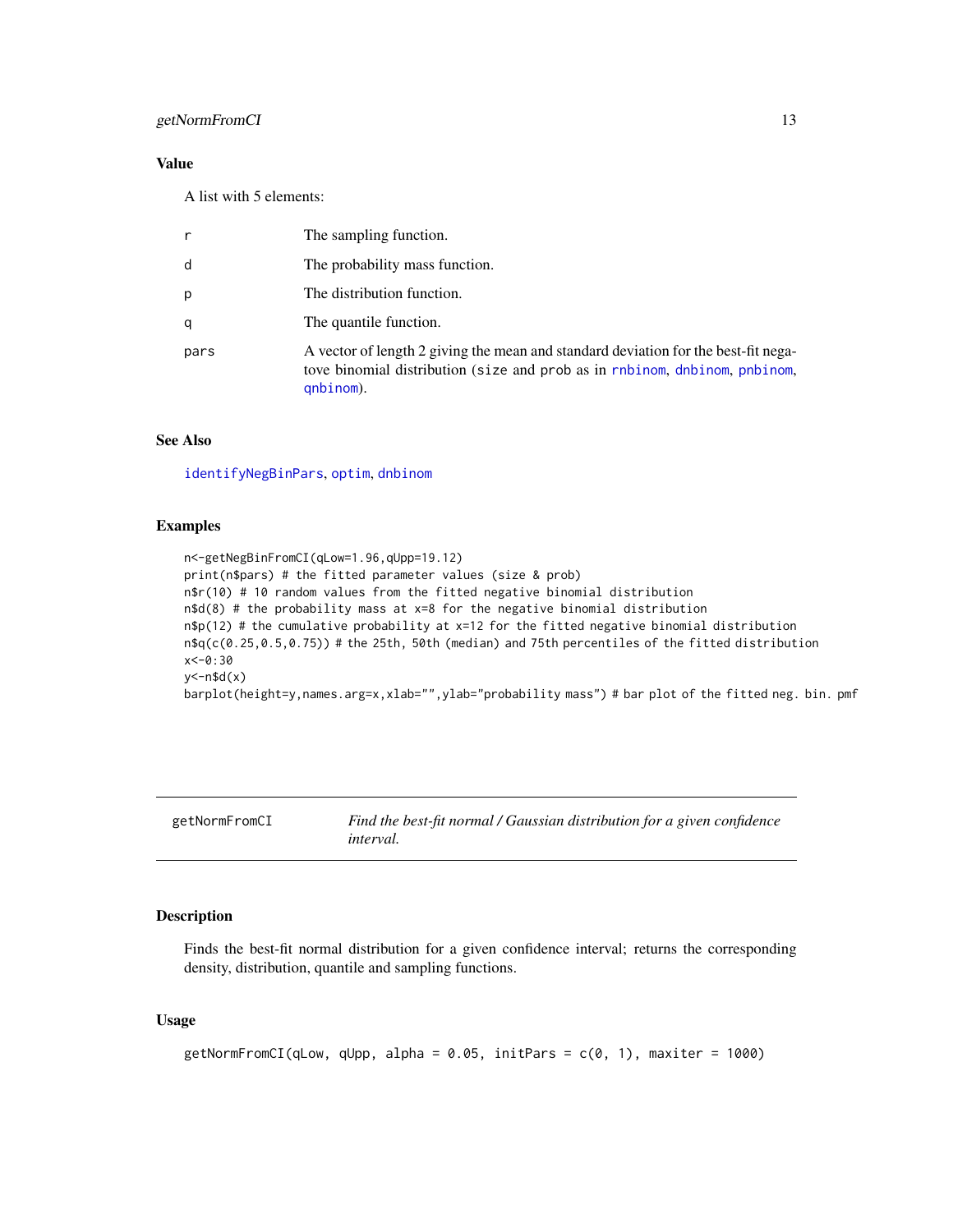#### <span id="page-13-0"></span>**Arguments**

| qLow     | The observed lower quantile.                                                                                                 |
|----------|------------------------------------------------------------------------------------------------------------------------------|
| qUpp     | The observed upper quantile.                                                                                                 |
| alpha    | The confidence level; i.e. the desired coverage is 1-alpha. Defaults to 0.05.                                                |
| initPars | A vector of length 2 giving the initial parameter values (mean $\&$ sd) to start the<br>optimisation; defaults to $c(0,1)$ . |
| maxiter  | Maximum number of iterations for optim. Defaults to 1e3. Set to higher values<br>if convergence problems are reported.       |

#### Value

A list with 5 elements:

| r    | The sampling function.                                                                                                                              |
|------|-----------------------------------------------------------------------------------------------------------------------------------------------------|
| d    | The density function.                                                                                                                               |
| p    | The distribution function.                                                                                                                          |
| q    | The quantile function.                                                                                                                              |
| pars | A vector of length 2 giving the mean and standard deviation for the best-fit<br>normal distribution (mean and sd as in rnorm, dnorm, pnorm, qnorm). |

#### See Also

[identifyNormPars](#page-18-1), [optim](#page-0-0), [dnorm](#page-0-0)

#### Examples

```
n<-getNormFromCI(qLow=1.08,qUpp=8.92)
print(n$pars) # the fitted parameter values (mean & sd)
n$r(10) # 10 random values from the fitted normal distribution
n$d(6) # the probability density at x=6 for the normal distribution
n$p(4.25) # the cumulative density at x=4.25 for the fitted normal distribution
n$q(c(0.25,0.5,0.75)) # the 25th, 50th (median) and 75th percentiles of the fitted distribution
x<-seq(0,10,length=1e3)
y < - n$d(x)plot(x,y,type="1",xlabel="',y)lab="density") # density plot for the fitted normal distribution
```
getPoisFromCI *Find the best-fit Poisson distribution for a given confidence interval.*

#### Description

Finds the best-fit Poisson distribution for a given confidence interval; returns the corresponding probability mass, distribution, quantile and sampling functions. The use of this function within the bootComb package is limited: this is a discrete distribution but since users provide confidence intervals, the corresponding parameters will be best approximated by continuous distributions.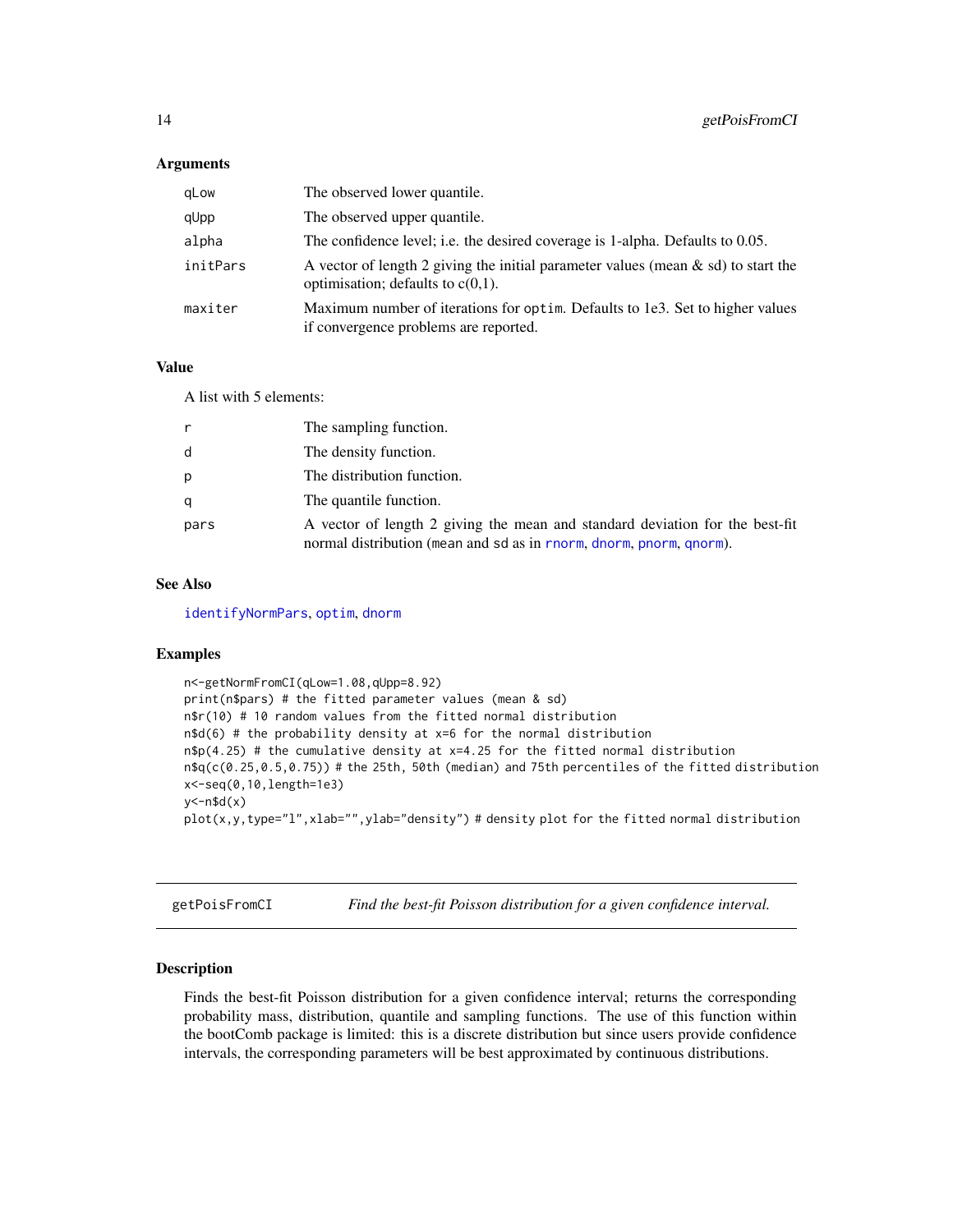#### <span id="page-14-0"></span>getPoisFromCI 15

#### Usage

getPoisFromCI(qLow, qUpp, alpha = 0.05, initPars = 5, maxiter = 1000)

# Arguments

| qLow     | The observed lower quantile.                                                                                           |
|----------|------------------------------------------------------------------------------------------------------------------------|
| qUpp     | The observed upper quantile.                                                                                           |
| alpha    | The confidence level; i.e. the desired coverage is 1-alpha. Defaults to 0.05.                                          |
| initPars | A vector of length 1 giving the initial parameter value (rate parameter) to start<br>the optimisation; defaults to 5.  |
| maxiter  | Maximum number of iterations for optim. Defaults to 1e3. Set to higher values<br>if convergence problems are reported. |

#### Value

A list with 5 elements:

|      | The sampling function.                                                                                                        |
|------|-------------------------------------------------------------------------------------------------------------------------------|
| d    | The probability mass function.                                                                                                |
| p    | The distribution function.                                                                                                    |
| q    | The quantile function.                                                                                                        |
| pars | A single number giving the rate parameter for the best-fit Poisson distribution<br>(lambda as in rpois, dpois, ppois, qpois). |

# See Also

[identifyPoisPars](#page-19-1), [optim](#page-0-0), [dpois](#page-0-0)

#### Examples

```
n<-getPoisFromCI(qLow=9,qUpp=22)
print(n$par) # the fitted parameter value (lambda)
n$r(10) # 10 random values from the fitted Poisson distribution
n$d(6) # the probability mass at x=6 for the Poisson distribution
n$p(7) # the cumulative probability at x=7 for the fitted Poisson distribution
n$q(c(0.25,0.5,0.75)) # the 25th, 50th (median) and 75th percentiles of the fitted distribution
x<-0:40
y < - n$d(x)barplot(height=y,names.arg=x,xlab="",ylab="probability mass") # bar plot of the fitted Poisson pmf
```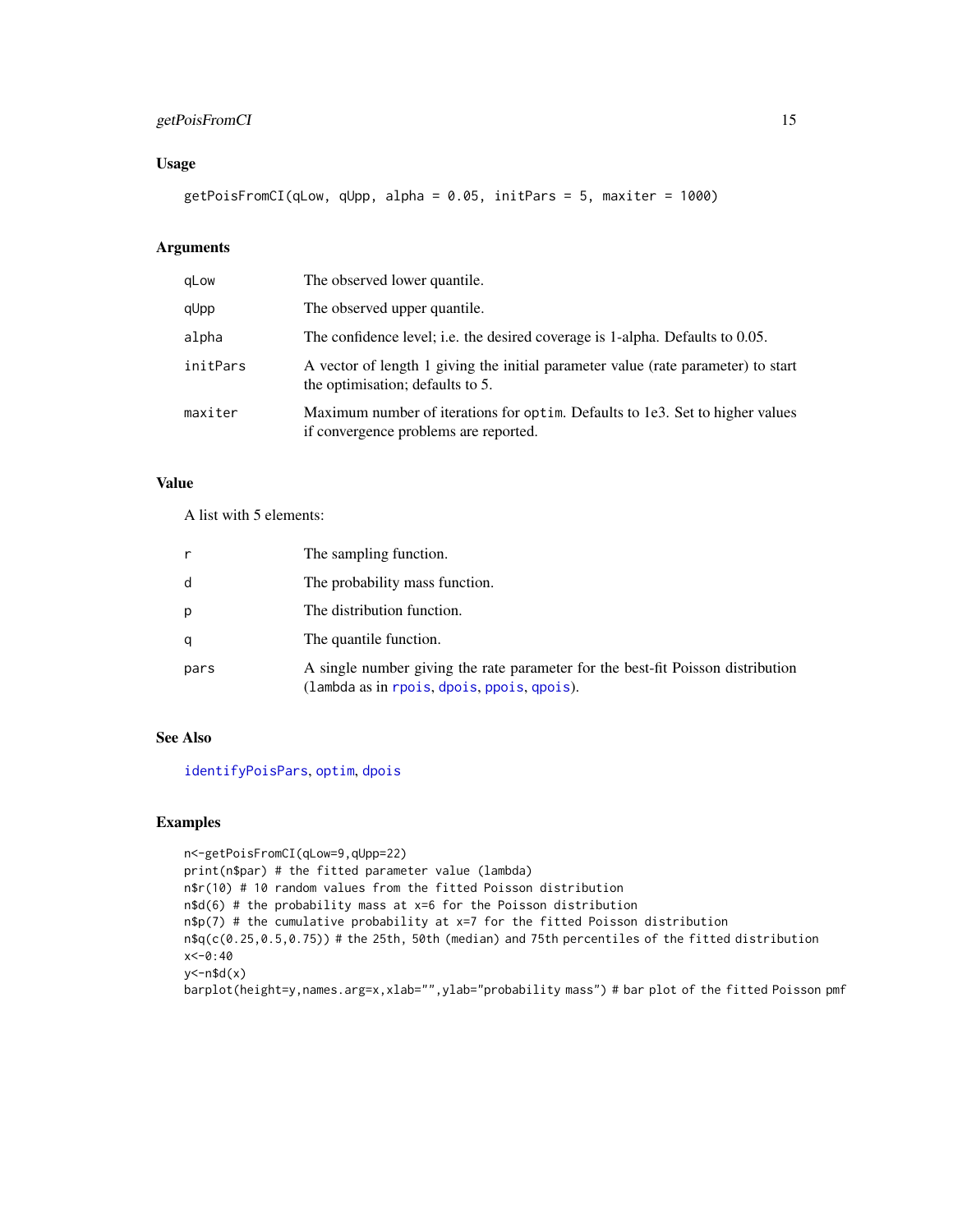<span id="page-15-1"></span><span id="page-15-0"></span>identifyBetaPars *Determine the parameters of the best-fit beta distribution for a given confidence interval for a probability parameter.*

#### Description

Finds the best-fit beta distribution parameters for a given confidence interval for a probability parameter and returns the shape1, shape2 parameters.

#### Usage

```
identifyBetaPars(
  qLow,
  qUpp,
 alpha = 0.05,
 initPers = c(50, 50),
 maxiter = 1000)
```
#### Arguments

| gLow     | The observed lower quantile.                                                                                           |
|----------|------------------------------------------------------------------------------------------------------------------------|
| qUpp     | The observed upper quantile.                                                                                           |
| alpha    | The confidence level; i.e. the desired coverage is 1-alpha. Defaults to 0.05.                                          |
| initPars | A vector of length 2 giving the initial parameter values to start the optimisation;<br>defaults to $c(50,50)$ .        |
| maxiter  | Maximum number of iterations for optim. Defaults to 1e3. Set to higher values<br>if convergence problems are reported. |

#### Value

A vector of length 2 giving the 2 parameters shape1 and shape1 for use with rbeta/dbeta/pbeta/qbeta.

#### See Also

[ssBetaPars](#page-22-1), [optim](#page-0-0), [dbeta](#page-0-0)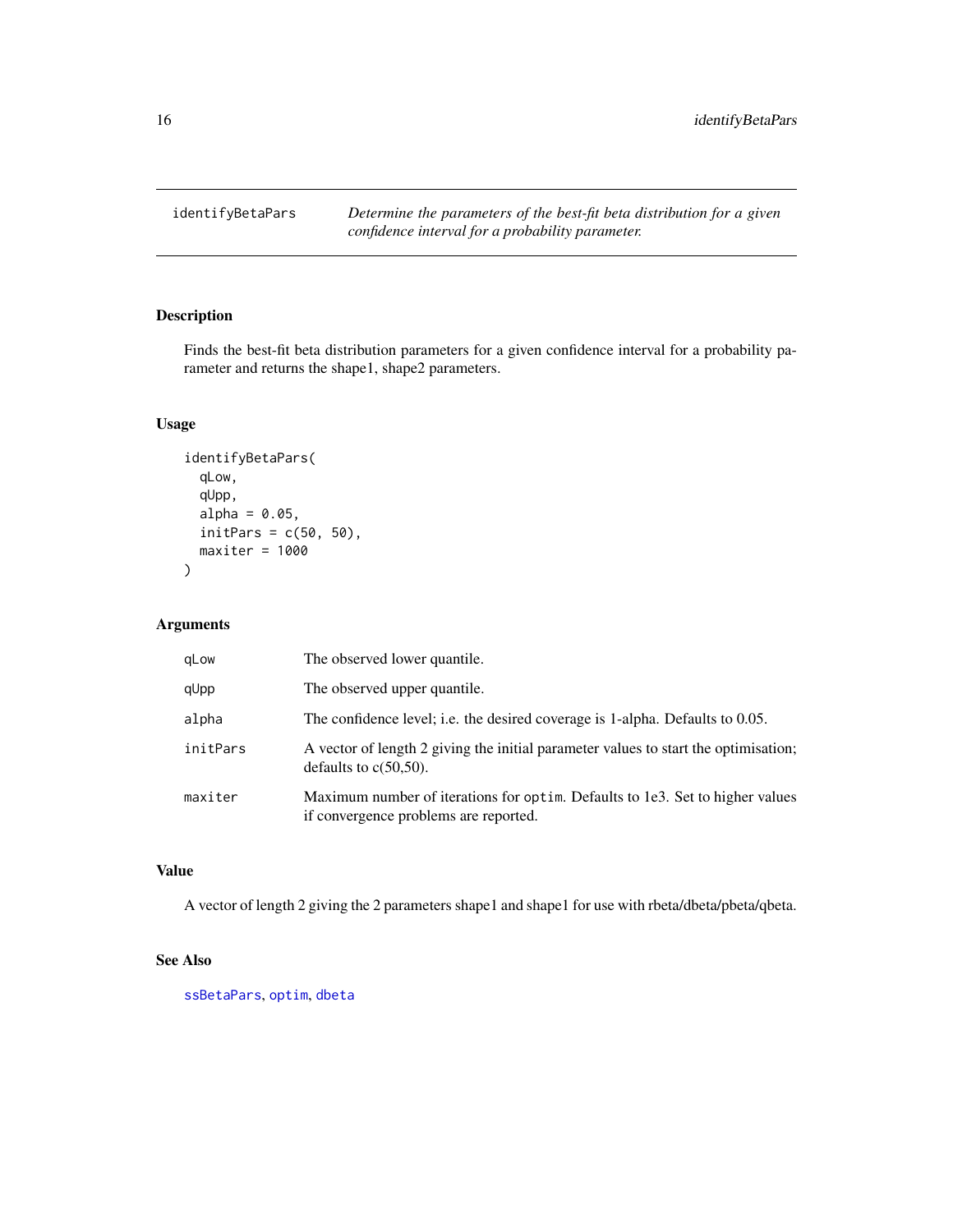<span id="page-16-1"></span><span id="page-16-0"></span>

# Description

Finds the best-fit exponential distribution parameter for a given confidence interval and returns the rate parameter.

#### Usage

```
identifyExpPars(qLow, qUpp, alpha = 0.05, initPars = 1, maxiter = 1000)
```
### Arguments

| gLow     | The observed lower quantile.                                                                                           |
|----------|------------------------------------------------------------------------------------------------------------------------|
| qUpp     | The observed upper quantile.                                                                                           |
| alpha    | The confidence level; i.e. the desired coverage is 1-alpha. Defaults to 0.05.                                          |
| initPars | A single number giving the initial parameter value to start the optimisation;<br>defaults to 1.                        |
| maxiter  | Maximum number of iterations for optim. Defaults to 1e3. Set to higher values<br>if convergence problems are reported. |

#### Value

A single number giving the rate parameter for use with rexp/dexp/pexp/qexp.

#### See Also

[ssExpPars](#page-22-2), [optim](#page-0-0), [dexp](#page-0-0)

<span id="page-16-2"></span>

| identifyGammaPars | Determine the parameters of the best-fit gamma distribution for a |
|-------------------|-------------------------------------------------------------------|
|                   | given confidence interval.                                        |

#### Description

Finds the best-fit gamma distribution parameters for a given confidence interval and returns the shape, rate parameters.

#### Usage

```
identifyGammaPars(qLow, qUpp, alpha = 0.05, initPars = c(1, 1), maxiter = 1000)
```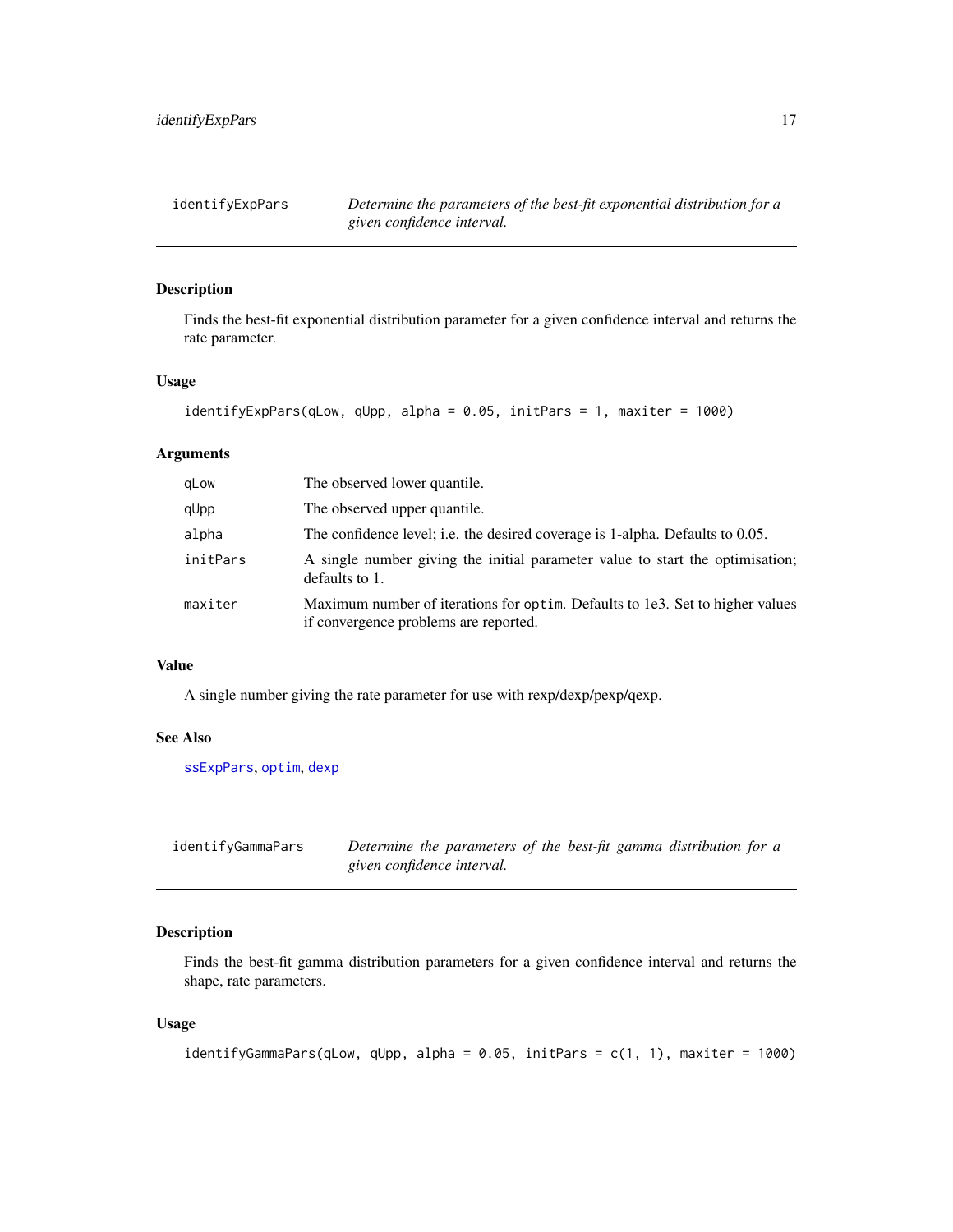## <span id="page-17-0"></span>Arguments

| qLow     | The observed lower quantile.                                                                                           |
|----------|------------------------------------------------------------------------------------------------------------------------|
| qUpp     | The observed upper quantile.                                                                                           |
| alpha    | The confidence level; i.e. the desired coverage is 1-alpha. Defaults to 0.05.                                          |
| initPars | A vector of length 2 giving the initial parameter values to start the optimisation;<br>defaults to $c(1,1)$ .          |
| maxiter  | Maximum number of iterations for optim. Defaults to 1e3. Set to higher values<br>if convergence problems are reported. |

# Value

A vector of length 2 giving the 2 parameters shape and rate for use with rgamma/dgamma/pgamma/qgamma.

# See Also

[ssGammaPars](#page-23-1), [optim](#page-0-0), [dgamma](#page-0-0)

<span id="page-17-1"></span>

| identifyNegBinPars | Determine the parameters of the best-fit negative binomial distribution |
|--------------------|-------------------------------------------------------------------------|
|                    | for a given confidence interval.                                        |

### Description

Finds the best-fit negative binomial distribution parameters for a given confidence interval and returns the size, prob parameters.

#### Usage

```
identifyNegBinPars(
 qLow,
  qUpp,
  alpha = 0.05,
  initParts = c(10, 0.5),
 maxiter = 1000
\lambda
```
# Arguments

| aLow     | The observed lower quantile.                                                                                           |
|----------|------------------------------------------------------------------------------------------------------------------------|
| qUpp     | The observed upper quantile.                                                                                           |
| alpha    | The confidence level; i.e. the desired coverage is 1-alpha. Defaults to 0.05.                                          |
| initPars | A vector of length 2 giving the initial parameter values to start the optimisation;<br>defaults to $c(10,0.5)$ .       |
| maxiter  | Maximum number of iterations for optim. Defaults to 1e3. Set to higher values<br>if convergence problems are reported. |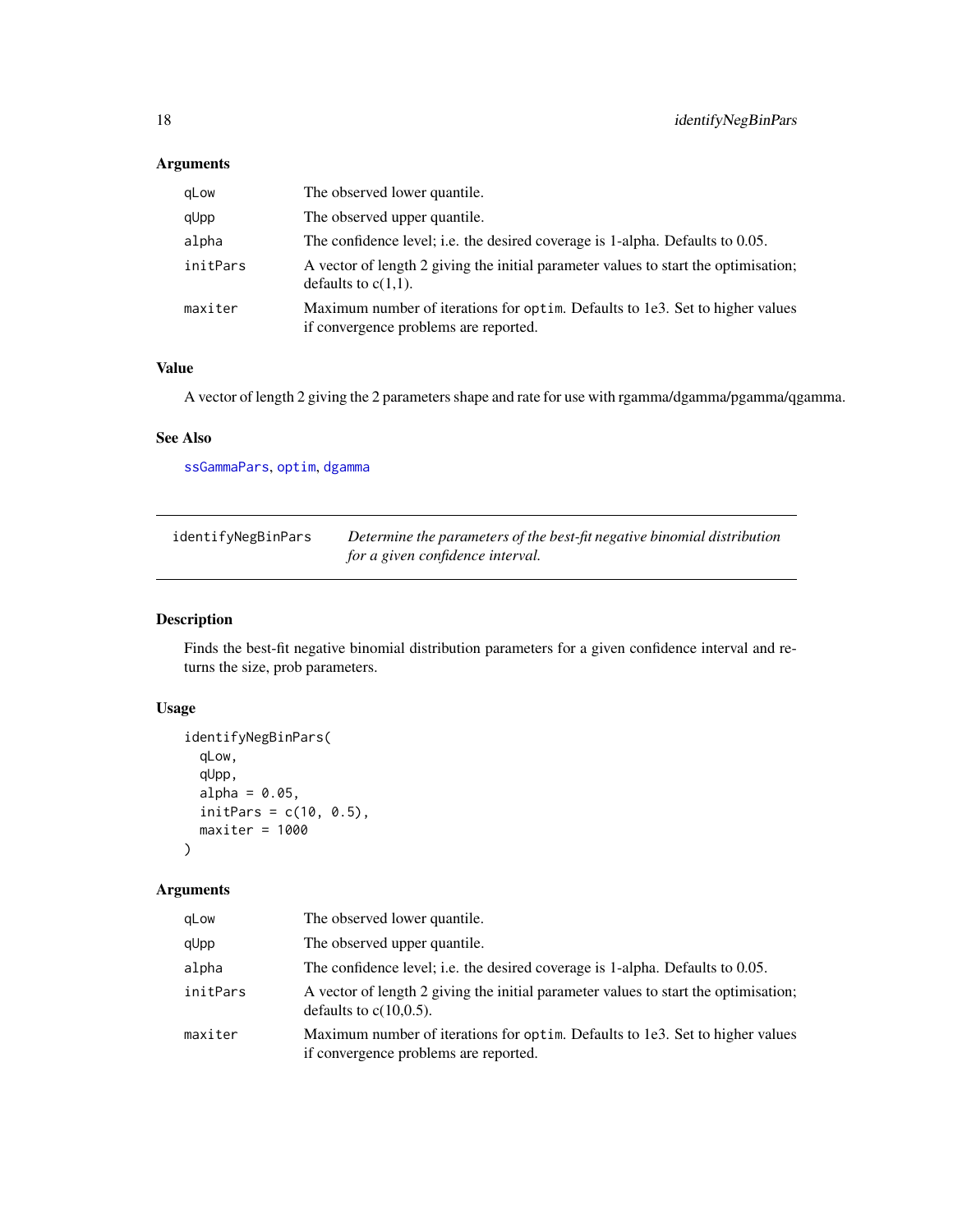#### <span id="page-18-0"></span>identifyNormPars 19

# Value

A vector of length 2 giving the 2 parameters size and prob for use with rnbinom/dnbinom/pnbinom/qnbinom.

#### See Also

[ssNegBinPars](#page-24-1), [optim](#page-0-0), [dnbinom](#page-0-0)

<span id="page-18-1"></span>

| identifyNormPars | Determine the parameters of the best-fit normal / Gaussian distribu- |
|------------------|----------------------------------------------------------------------|
|                  | tion for a given confidence interval.                                |

#### Description

Finds the best-fit normal distribution parameters for a given confidence interval and returns the mean and sd parameters.

#### Usage

```
identifyNormPars(qLow, qUpp, alpha = 0.05, initPars = c(0, 1), maxiter = 1000)
```
#### Arguments

| gLow     | The observed lower quantile.                                                                                           |
|----------|------------------------------------------------------------------------------------------------------------------------|
| qUpp     | The observed upper quantile.                                                                                           |
| alpha    | The confidence level; i.e. the desired coverage is 1-alpha. Defaults to 0.05.                                          |
| initPars | A vector of length 2 giving the initial parameter values to start the optimisation;<br>defaults to $c(50,50)$ .        |
| maxiter  | Maximum number of iterations for optim. Defaults to 1e3. Set to higher values<br>if convergence problems are reported. |

#### Value

A vector of length 2 giving the 2 parameters mean and sd for use with rnorm/dnorm/pnorm/qnorm.

#### See Also

[ssNormPars](#page-24-2), [optim](#page-0-0), [dnorm](#page-0-0)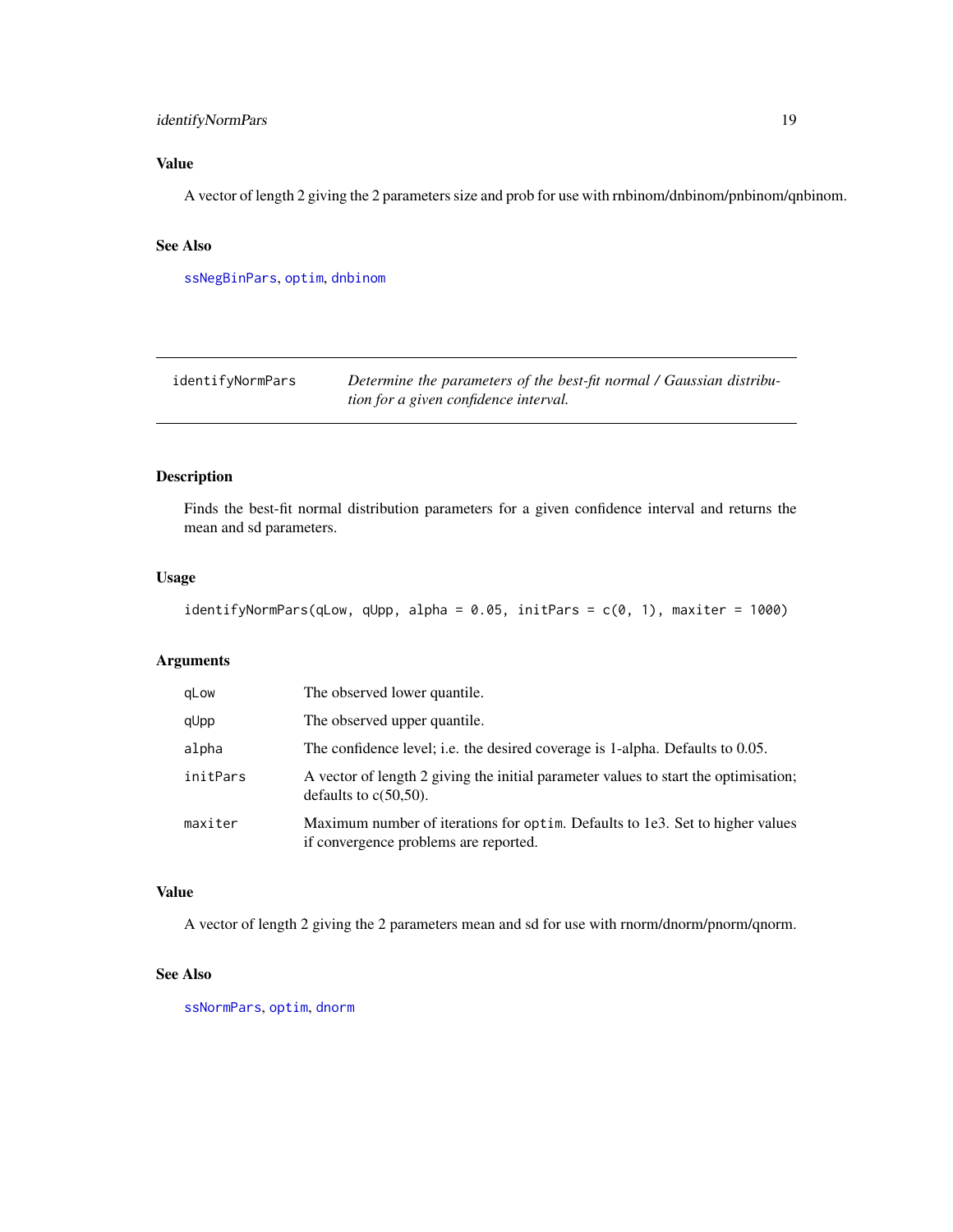<span id="page-19-1"></span><span id="page-19-0"></span>

#### Description

Finds the best-fit Poisson distribution parameters for a given confidence interval and returns the rate parameter.

#### Usage

```
identifyPoisPars(qLow, qUpp, alpha = 0.05, initPars = 5, maxiter = 1000)
```
#### Arguments

| gLow     | The observed lower quantile.                                                                                           |
|----------|------------------------------------------------------------------------------------------------------------------------|
| qUpp     | The observed upper quantile.                                                                                           |
| alpha    | The confidence level; i.e. the desired coverage is 1-alpha. Defaults to 0.05.                                          |
| initPars | A single number $> 0$ , giving the initial parameter value to start the optimisation;<br>defaults to 5.                |
| maxiter  | Maximum number of iterations for optim. Defaults to 1e3. Set to higher values<br>if convergence problems are reported. |

# Value

A single number giving the rate parameter for use with rpois/dpois/ppois/qpois.

#### See Also

[ssPoisPars](#page-25-1), [optim](#page-0-0), [dpois](#page-0-0)

| simScenPrevSensSpec | Simulation scenario for adjusting a prevalence for sensitivity and |
|---------------------|--------------------------------------------------------------------|
|                     | <i>specificity.</i>                                                |

### Description

This is a simulation to compute the coverage of the confidence interval returned by bootComb() in the case of adjusting a prevalence estimate for estimates of sensitivity and specificity.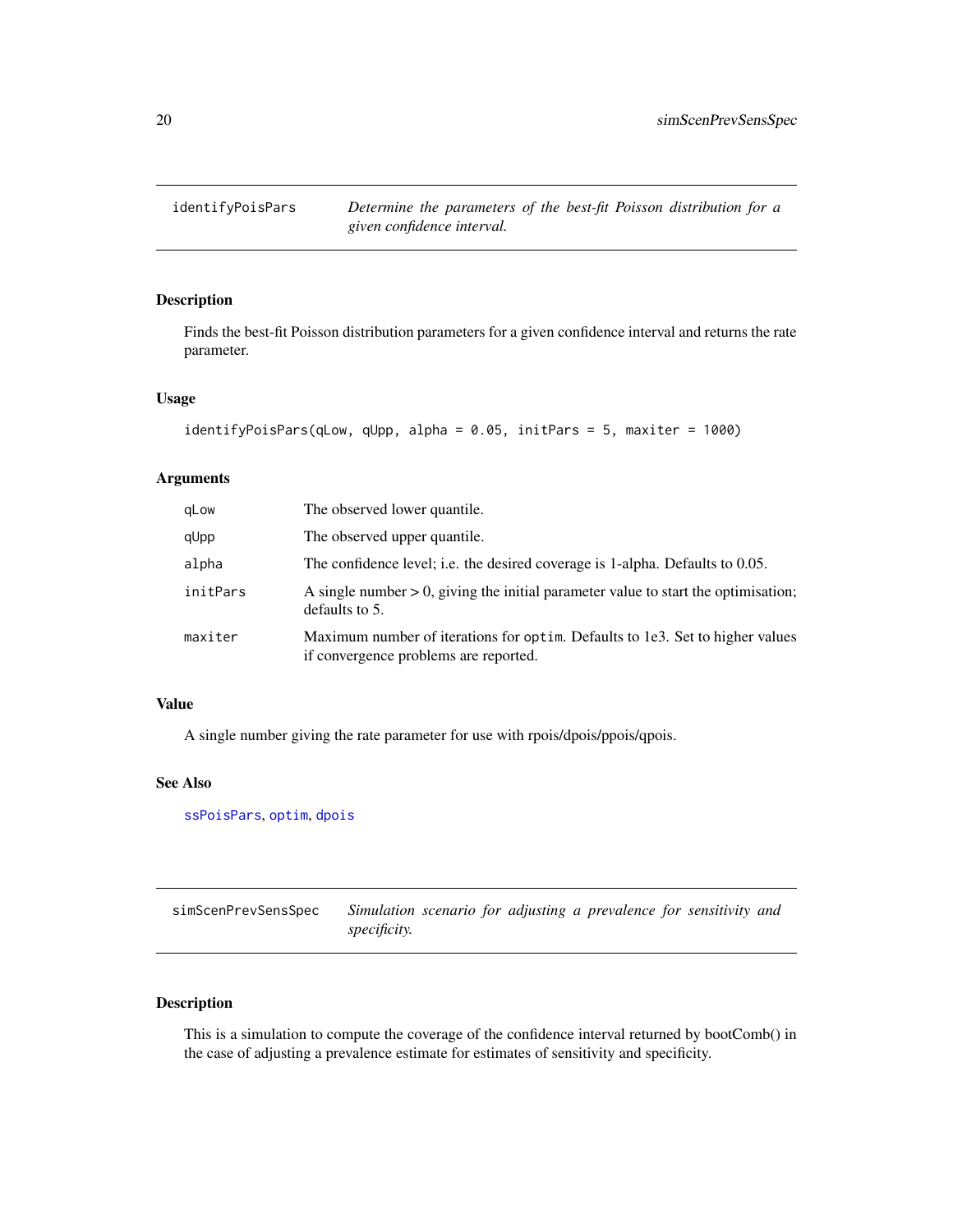# simScenPrevSensSpec 21

# Usage

```
simScenPrevSensSpec(
 B = 1000,p,
  sens,
 spec,
 nExp,
 nExpSens,
 nExpSpec,
 alpha = 0.05,
  assumeSensSpecExact = FALSE
\mathcal{L}
```
# Arguments

| B                   | The number of simulations to run. Defaults to 1e3.                                                                                                                        |  |
|---------------------|---------------------------------------------------------------------------------------------------------------------------------------------------------------------------|--|
| p                   | The true value of the prevalence parameter.                                                                                                                               |  |
| sens                | The true value of the assay sensitivity parameter.                                                                                                                        |  |
| spec                | The true value of the assay specificity parameter                                                                                                                         |  |
| nExp                | The size of each simulated experiment to estimate p.                                                                                                                      |  |
| nExpSens            | The size of each simulated experiment to estimate sens.                                                                                                                   |  |
| nExpSpec            | The size of each simulated experiment to estimate spec.                                                                                                                   |  |
| alpha               | The confidence level; i.e. the desired coverage is 1-alpha. Defaults to 0.05.                                                                                             |  |
| assumeSensSpecExact |                                                                                                                                                                           |  |
|                     | Logical; indicates whether coverage should also be computed for the situation<br>where sensitivity and specificity are assumed to be known exactly. Defaults to<br>FALSE. |  |

#### Value

A list with 2 or 4 elements, depending whether assumeSensSpecExact is set to FALSE or TRUE:

| estimate               | A single number, the proportion of simulations for which the confidence interval<br>contained the true prevalence parameter value.                                                                                                                                  |  |
|------------------------|---------------------------------------------------------------------------------------------------------------------------------------------------------------------------------------------------------------------------------------------------------------------|--|
| conf.int               | A confidence interval of coverage 1-alpha for the coverage estimate.                                                                                                                                                                                                |  |
| estimate.sensSpecExact |                                                                                                                                                                                                                                                                     |  |
|                        | Returned only if assume Sens Spec Exact is set to TRUE. A single number, the<br>proportion of simulations for which the confidence interval, derived assuming<br>sensitivity and specificity are known exactly, contained the true prevalence pa-<br>rameter value. |  |
| conf.int.sensSpecExact |                                                                                                                                                                                                                                                                     |  |
|                        | Returned only if assume Sens Spec Exact is set to TRUE. A confidence interval<br>of coverage 1-alpha for the coverage estimate in the scenario where sensitivity<br>and specificity are assumed to be known exactly.                                                |  |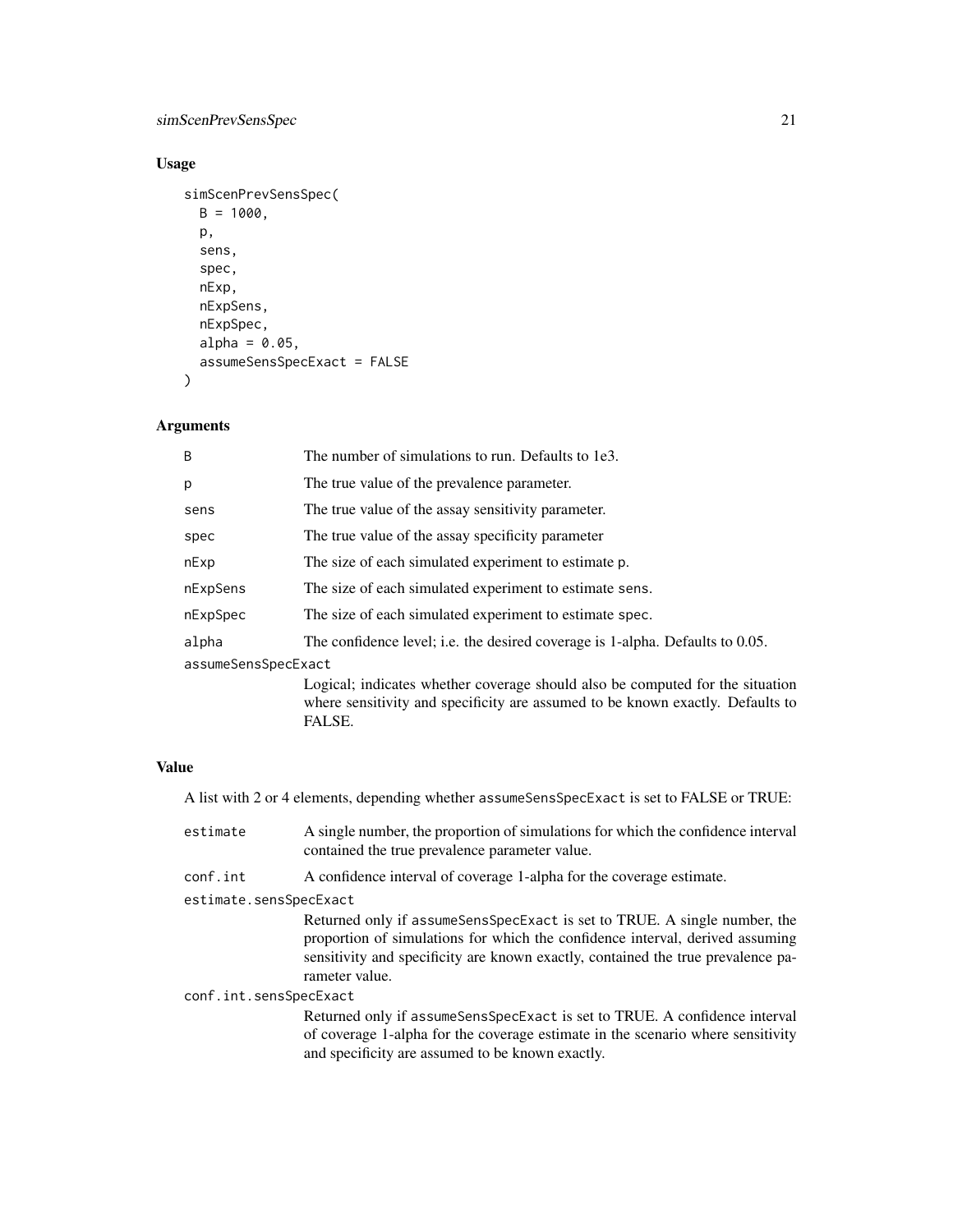#### <span id="page-21-0"></span>Examples

simScenPrevSensSpec(p=0.15,sens=0.85,spec=0.90,nExp=300,nExpSens=600,nExpSpec=400,B=100) # B value only for convenience here

# Increase B to 1e3 or 1e4 (be aware this may run for some time).

simScenProductTwoPrevs

*Simulation scenario for the product of two prevlaence estimates.*

#### Description

This is a simulation to compute the coverage of the confidence interval returned by bootComb() in the case of the product of 2 probability parameter estimates.

#### Usage

```
simScenProductTwoPress(B = 1000, p1, p2, nExp1, nExp2, alpha = 0.05)
```
#### Arguments

| B              | The number of simulations to run. Defaults to 1e3.                            |
|----------------|-------------------------------------------------------------------------------|
| p1             | The true value of the first probability parameter.                            |
| p <sub>2</sub> | The true value of the second probability parameter.                           |
| nExp1          | The size of each simulated experiment to estimate p1.                         |
| nExp2          | The size of each simulated experiment to estimate p2.                         |
| alpha          | The confidence level; i.e. the desired coverage is 1-alpha. Defaults to 0.05. |

#### Value

A list with 2 elements:

| estimate | A single number, the proportion of simulations for which the confidence interval<br>contained the true parameter value. |
|----------|-------------------------------------------------------------------------------------------------------------------------|
| conf.int | A 95% confidence interval for the coverage estimate.                                                                    |

#### Examples

```
simScenProductTwoPrevs(p1=0.35,p2=0.2,nExp1=100,nExp2=1000,B=100)
```
- # B value only for convenience here
- # Increase B to 1e3 or 1e4 (be aware this may run for some time).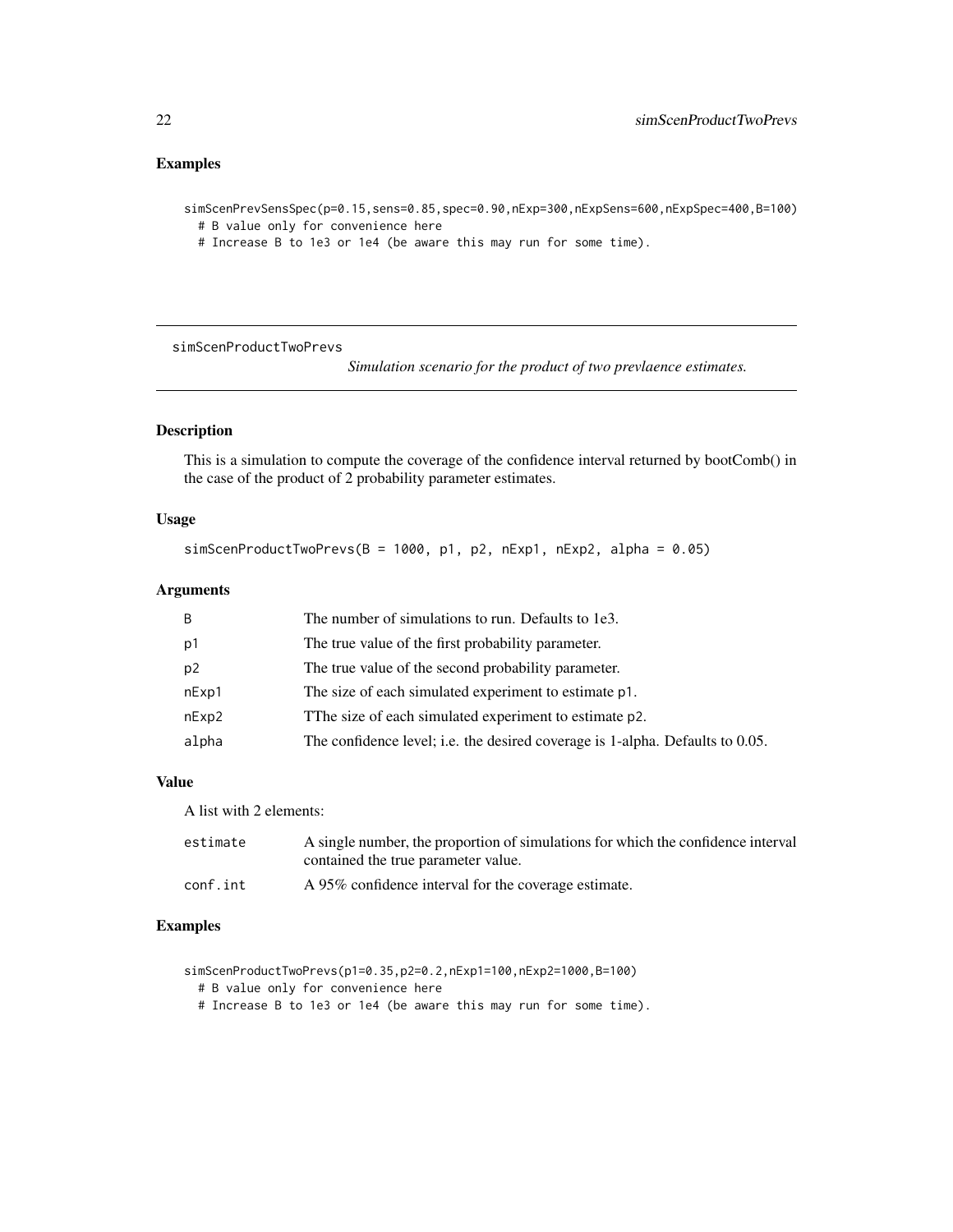<span id="page-22-1"></span><span id="page-22-0"></span>ssBetaPars *Compute the sum of squares between the theoretical and observed quantiles of a beta distribution.*

#### Description

This is a helper function that compute the sum of squares between two theoretical and observed quantiles of a beta distribution (typically the lower and upper bounds of a confidence interval). This function is for internal use to find the best-fit beta distribution for a given confidence interval.

#### Usage

```
ssBetaPars(abPars, qLow, qUpp, alpha = 0.05)
```
#### Arguments

| abPars | The shape and shape 2 parameters of the theoretical beta distribution.        |
|--------|-------------------------------------------------------------------------------|
| aLow   | The observed lower quantile.                                                  |
| qUpp   | The observed upper quantile.                                                  |
| alpha  | The confidence level; i.e. the desired coverage is 1-alpha. Defaults to 0.05. |

#### Value

A single number, the sum of squares.

#### See Also

[identifyBetaPars](#page-15-1), [optim](#page-0-0), [qbeta](#page-0-0)

<span id="page-22-2"></span>

| ssExpPars | Compute the sum of squares between the theoretical and observed |
|-----------|-----------------------------------------------------------------|
|           | quantiles of an exponential distribution.                       |

#### Description

This is a helper function that compute the sum of squares between two theoretical and observed quantiles of an exponential distribution (typically the lower and upper bounds of a confidence interval). This function is for internal use to find the best-fit exponential distribution for a given confidence interval.

#### Usage

```
ssExpPars(ratePar, qLow, qUpp, alpha = 0.05)
```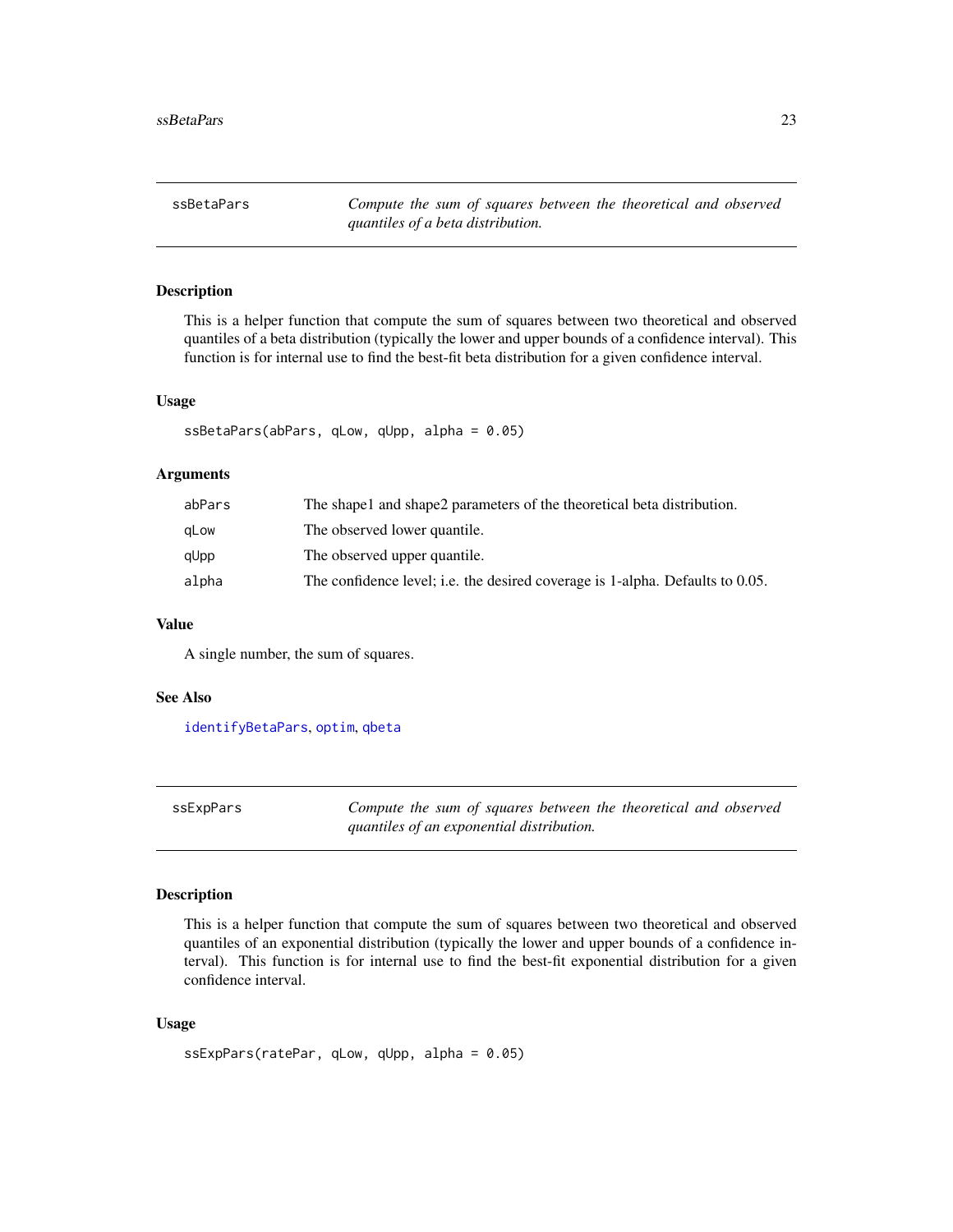#### <span id="page-23-0"></span>Arguments

| ratePar | The rate parameter of the theoretical exponential distribution.               |
|---------|-------------------------------------------------------------------------------|
| gLow    | The observed lower quantile.                                                  |
| qUpp    | The observed upper quantile.                                                  |
| alpha   | The confidence level; i.e. the desired coverage is 1-alpha. Defaults to 0.05. |
|         |                                                                               |

#### Value

A single number, the sum of squares.

#### See Also

[identifyExpPars](#page-16-1), [optim](#page-0-0), [qexp](#page-0-0)

<span id="page-23-1"></span>

| ssGammaPars | Compute the sum of squares between the theoretical and observed |
|-------------|-----------------------------------------------------------------|
|             | quantiles of a gamma distribution.                              |

#### Description

This is a helper function that compute the sum of squares between two theoretical and observed quantiles of a gamma distribution (typically the lower and upper bounds of a confidence interval). This function is for internal use to find the best-fit gamma distribution for a given confidence interval.

#### Usage

```
ssGammaPars(shapeRatePars, qLow, qUpp, alpha = 0.05)
```
#### Arguments

| shapeRatePars | The shape and rate parameters of the theoretical gamma distribution.          |
|---------------|-------------------------------------------------------------------------------|
| aLow          | The observed lower quantile.                                                  |
| qUpp          | The observed upper quantile.                                                  |
| alpha         | The confidence level; i.e. the desired coverage is 1-alpha. Defaults to 0.05. |

### Value

A single number, the sum of squares.

# See Also

[identifyGammaPars](#page-16-2), [optim](#page-0-0), [qgamma](#page-0-0)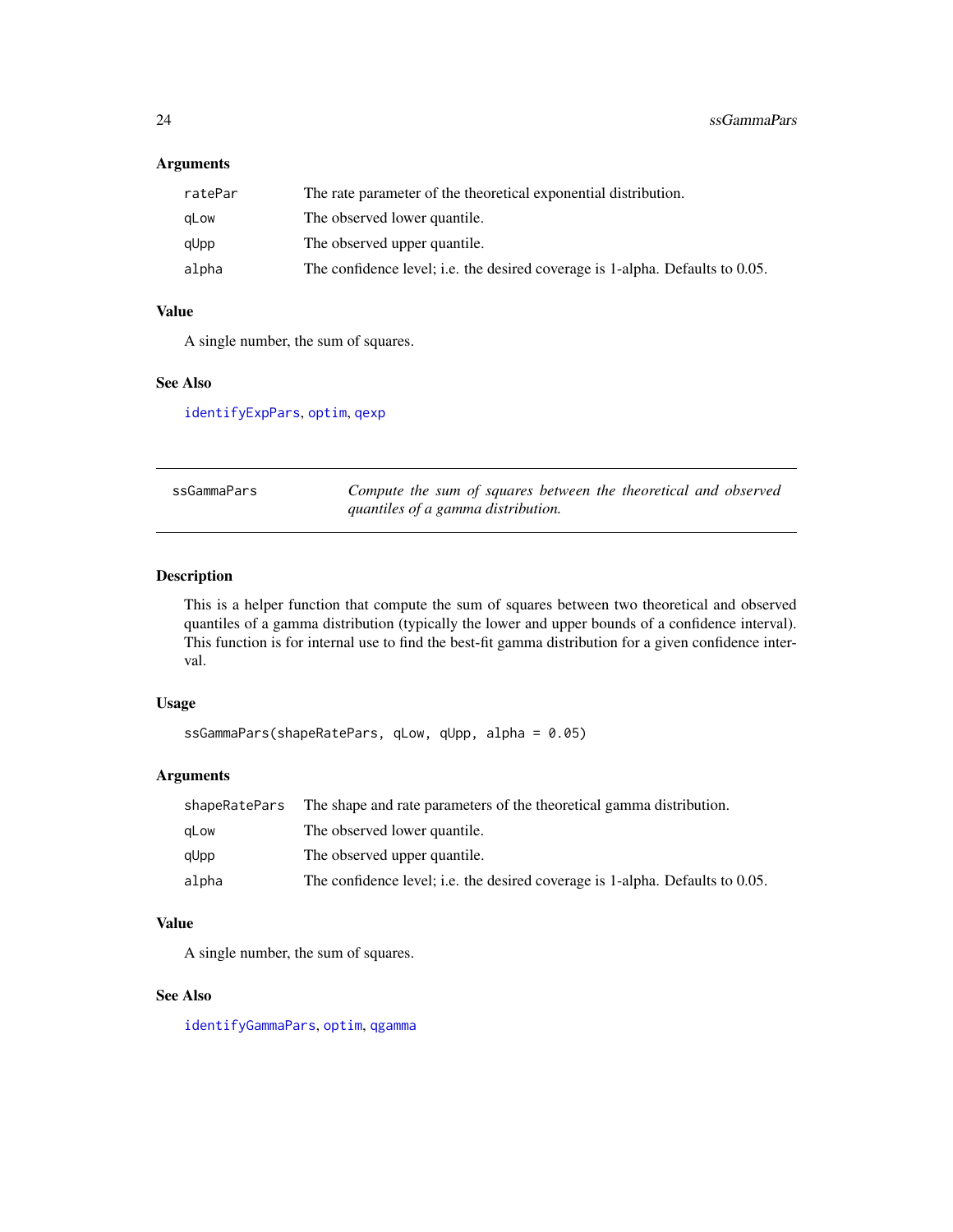<span id="page-24-1"></span><span id="page-24-0"></span>ssNegBinPars *Compute the sum of squares between the theoretical and observed quantiles of a negative binomial distribution.*

#### Description

This is a helper function that compute the sum of squares between two theoretical and observed quantiles of a negative binomial distribution (typically the lower and upper bounds of a confidence interval). This function is for internal use to find the best-fit negative binomial distribution for a given confidence interval.

#### Usage

```
ssNegBinPars(sizeProbPars, qLow, qUpp, alpha = 0.05)
```
#### Arguments

| sizeProbPars | The size and prob parameters of the theoretical negative binomial distribution. |
|--------------|---------------------------------------------------------------------------------|
| gLow         | The observed lower quantile.                                                    |
| qUpp         | The observed upper quantile.                                                    |
| alpha        | The confidence level; i.e. the desired coverage is 1-alpha. Defaults to 0.05.   |

#### Value

A single number, the sum of squares.

#### See Also

[identifyNegBinPars](#page-17-1), [optim](#page-0-0), [qnbinom](#page-0-0)

<span id="page-24-2"></span>

| ssNormPars | Compute the sum of squares between the theoretical and observed |
|------------|-----------------------------------------------------------------|
|            | quantiles of a normal / Gaussian distribution.                  |

#### Description

This is a helper function that compute the sum of squares between two theoretical and observed quantiles of a normal distribution (typically the lower and upper bounds of a confidence interval). This function is for internal use to find the best-fit normal distribution for a given confidence interval.

#### Usage

```
ssNormPars(muSigPars, qLow, qUpp, alpha = 0.05)
```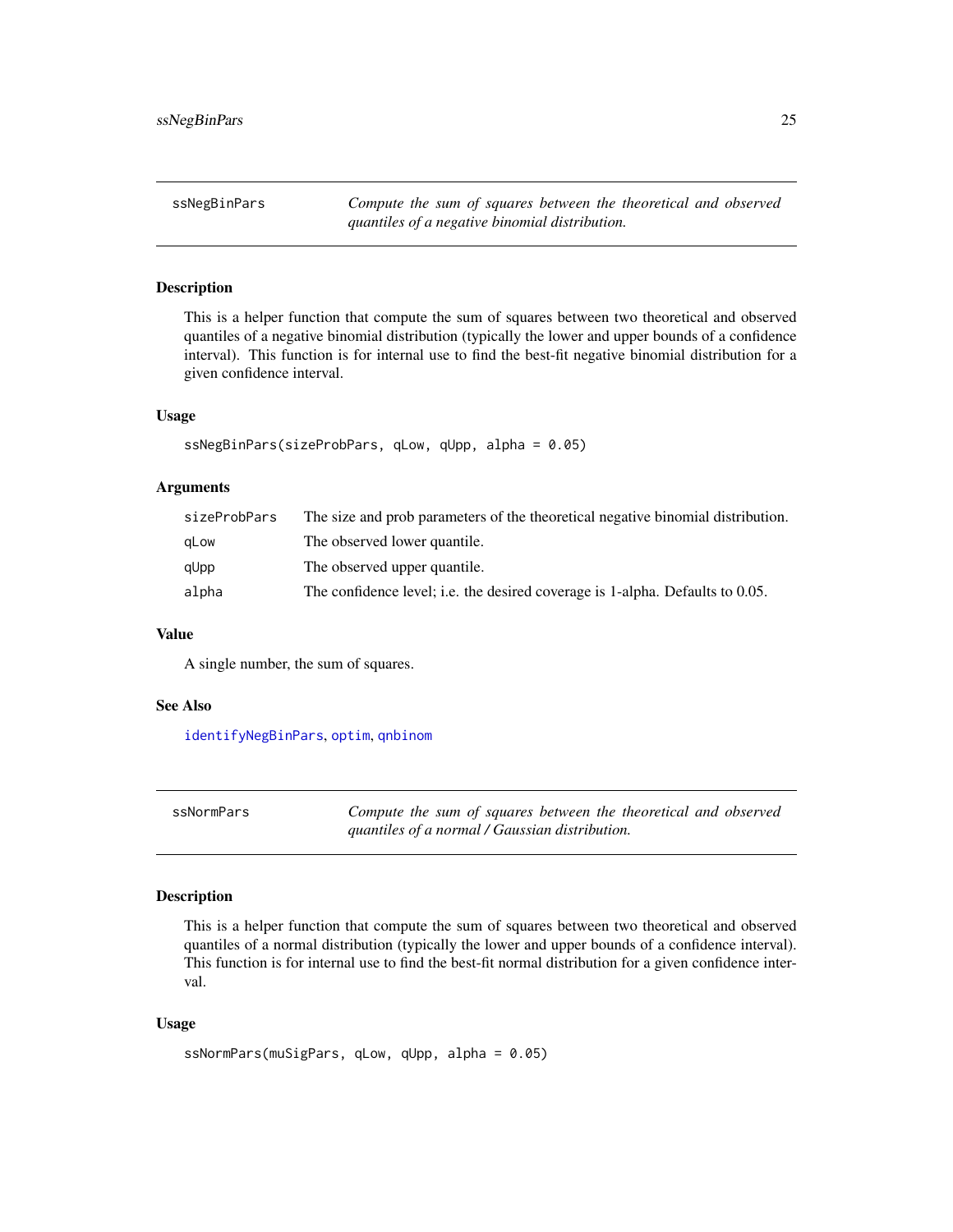#### <span id="page-25-0"></span>Arguments

| muSigPars | The mean and standard deviation parameters of the theoretical normal distribu-<br>tion. |
|-----------|-----------------------------------------------------------------------------------------|
| gLow      | The observed lower quantile.                                                            |
| qUpp      | The observed upper quantile.                                                            |
| alpha     | The confidence level; i.e. the desired coverage is 1-alpha. Defaults to 0.05.           |

#### Value

A single number, the sum of squares.

#### See Also

[identifyNormPars](#page-18-1), [optim](#page-0-0), [qnorm](#page-0-0)

<span id="page-25-1"></span>

| ssPoisPars | Compute the sum of squares between the theoretical and observed |
|------------|-----------------------------------------------------------------|
|            | quantiles of a Poisson distribution.                            |

#### Description

This is a helper function that compute the sum of squares between two theoretical and observed quantiles of a normal distribution (typically the lower and upper bounds of a confidence interval). This function is for internal use to find the best-fit normal distribution for a given confidence interval.

#### Usage

```
ssPoisPars(poisPar, qLow, qUpp, alpha = 0.05)
```
#### Arguments

| poisPar | The rate parameter of the theoretical Poisson distribution.                   |
|---------|-------------------------------------------------------------------------------|
| aLow    | The observed lower quantile.                                                  |
| qUpp    | The observed upper quantile.                                                  |
| alpha   | The confidence level; i.e. the desired coverage is 1-alpha. Defaults to 0.05. |

### Value

A single number, the sum of squares.

#### See Also

[identifyPoisPars](#page-19-1), [optim](#page-0-0), [qpois](#page-0-0)